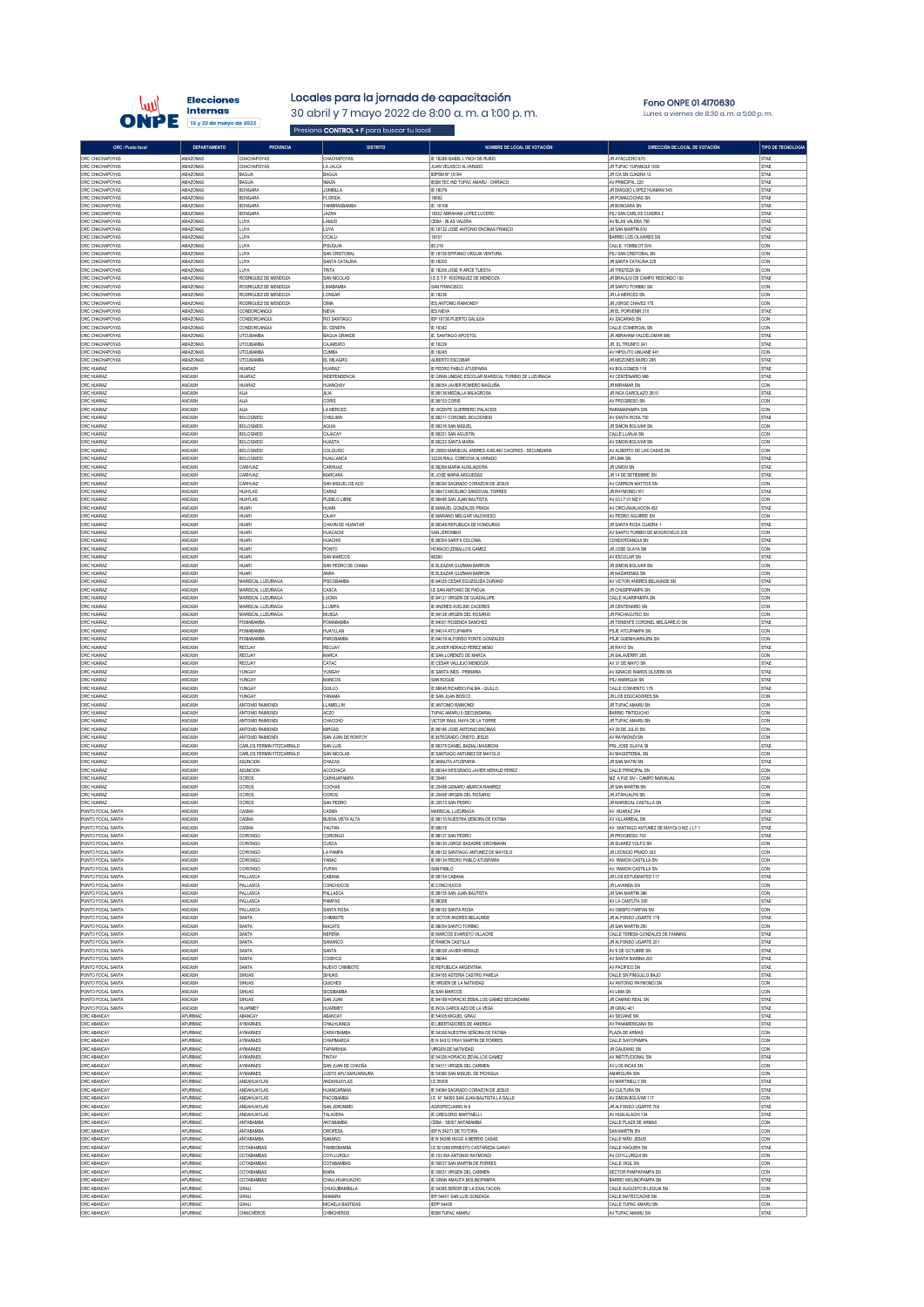| ORC ABANCAY                                                                                                                                                                                          | APURMAC                    | CHNCHEROS                                            | ANCO-HUALLO                                        | LE.E JOSE MARIA ARGUEDAS                                                     | AV LA CULTURA SN                                                | STAE                |
|------------------------------------------------------------------------------------------------------------------------------------------------------------------------------------------------------|----------------------------|------------------------------------------------------|----------------------------------------------------|------------------------------------------------------------------------------|-----------------------------------------------------------------|---------------------|
| ORC ABANCAY<br>ORC ABANCAY                                                                                                                                                                           | <b>APLIRMAC</b><br>APURMAC | CHNCHEROS<br>CHNCHEROS                               | HUACCANA<br><b>URANMARCA</b>                       | IE 54201 HUACCANA<br>LE.S.M JOSE CARLOS MARIATEGUI                           | JR ANORI SN<br>AV 13 DE NOVIEMBRE SN                            | STAE<br>CON         |
| ORC ABANCAY                                                                                                                                                                                          | APURMAC                    | CHNCHEROS                                            | <b>RANRACANCHA</b>                                 | LE. 54198 VIRGEN INMACULADA CONCEPCIÓN                                       | AV INMACULADA CONCEPCION SN                                     | CON                 |
| ORC AREQUIPA                                                                                                                                                                                         | AREQUIPA                   | AREQUIPA                                             | AREQUIPA                                           | E INDEPENDENCIA AMERICANA                                                    | AV INDEPENDENCIA 1457                                           | STAE                |
| ORC AREQUIPA<br>ORC AREQUIPA                                                                                                                                                                         | AREQUIPA<br>AREQUIPA       | <b>AREQUIPA</b><br><b>AREQUIPA</b>                   | CAYMA<br>CERRO COLORADO                            | E HONORIO DEL GADO ESPINOZA<br>E 40054 JUAN DOMINGO ZAMACOLA Y JAUREGUI      | CALLE LOS ARCES 202<br>CALLE JORGE CHAVEZ 401                   | STAE<br><b>STAE</b> |
| ORC AREQUIPA                                                                                                                                                                                         | AREQUIPA                   | <b>AREQUIPA</b>                                      | LA JOYA                                            | <b>E EL CRUCE</b>                                                            | JR JOSE CARLOS MARIATEGUI SN                                    | STAE                |
| ORC AREQUIPA                                                                                                                                                                                         | AREQUIPA                   | AREQUIPA                                             | MIRAFLORES                                         | IE 40159 EJÉRCITO AREQUIPA                                                   | AV PROGRESO 1220                                                | <b>STAE</b>         |
| ORC AREQUIPA<br>ORC AREQUIPA                                                                                                                                                                         | AREQUIPA<br>AREQUIPA       | <b>AREQUIPA</b><br><b>AREQUIPA</b>                   | PAUCARPAT/<br>SOCABAYA                             | E. 40211 HEROES DEL PACIFICO<br>F 40256 CARLOS MANCHEGO RENDON               | CALLE MESIAS SN COMITE 6 LT 11 ISRAEL<br>CALLE CESAR VALLEJO SN | STAE<br>STAE        |
| ORC AREQUIPA                                                                                                                                                                                         | AREQUIPA                   | AREQUIPA                                             | TIABAYA                                            | E 40083 FRANKLIN ROOSEVELT                                                   | CALLE PROGRESO SN                                               | STAE                |
| ORC AREQUIPA<br>ORC AREQUIPA                                                                                                                                                                         | AREQUIPA<br>AREQUIPA       | AREQUIPA<br><b>AREQUIPA</b>                          | UCHUMAYO<br>YANAHUARA                              | E 40092 JOSE DOMINGO ZUZUNAGA OBANDO<br>40048 ANTONIO JOSE DE SUCRE          | CALLE CHAPISN<br>AV LEON VELARDE SN                             | <b>STAE</b><br>STAE |
| ORC AREQUIPA                                                                                                                                                                                         | AREQUIPA                   | <b>AREQUIPA</b>                                      | MARIANO MELGAR                                     | IE GUE MARIANO MELGAR                                                        | AV JESUS 513                                                    | <b>STAE</b>         |
| ORC AREQUIPA                                                                                                                                                                                         | AREQUIPA                   | AREQUIPA                                             | JACOBO HUNTER                                      | IE 40033 SAN AGUSTIN DE HUNTER                                               | UPIS PAISAJISTA MZ F LT 1                                       | STAE                |
| ORC AREQUIPA<br>ORC AREQUIPA                                                                                                                                                                         | AREQUIPA<br>AREQUIPA       | <b>AREQUIPA</b><br>AREQUIPA                          | ALTO SELVA ALEGRE<br>JOSE LUIS BUSTAMANTE Y RIVERO | E 40003 SANTÍSIMA VIRGEN DEL CARMEN<br>IE 40038 JORGE BASADRE GROHMANN       | CALLE LOS DIAMANTES SN<br>CALLE SANGARARA 100                   | STAE<br>STAE        |
| ORC AREQUIPA                                                                                                                                                                                         | AREQUIPA                   | CAYLLOMA                                             | CHIVAY                                             | 40375 MARIA AUXILIADORA                                                      | CALLE MARIANO MELGAR SN                                         | STAE                |
| ORC AREQUIPA                                                                                                                                                                                         | AREQUIPA                   | CAYLLOMA                                             | COPORAQUE                                          | JOSE QUIÑONES                                                                | <b>JR AMAUTA SN</b>                                             | STAE                |
| ORC AREQUIPA<br>ORC AREQUIPA                                                                                                                                                                         | AREQUIPA<br>AREQUIPA       | CAYLLOMA<br>CAMANA                                   | <b>MAJES</b><br>CAMANA                             | IE 40230 SAN ANTONIO DEL PEDREGAL<br>E SEBASTIAN BARRANCA                    | AV AREQUIPA SN<br>AV 9 DE NOVIEMBRE 404                         | STAE<br>STAE        |
| ORC AREQUIPA                                                                                                                                                                                         | AREQUIPA                   | CAMANA                                               | NICOLAS DE PIEROLA                                 | 40237                                                                        | CALLE LAS GARDENIAS SN                                          | STAE                |
| ORC AREQUIPA<br>ORC AREQUIPA                                                                                                                                                                         | AREQUIPA<br>AREQUIPA       | CAMANA<br>CARAVELI                                   | SAMUEL PASTOR<br>CARAVELI                          | IE NUESTRA SRA DE LA CANDELARIA<br>E INDEPENDENCIA DEL PERU                  | AV SAMUEL PASTOR 1203<br>CALLE AYACUCHO 800                     | STAE<br>STAE        |
| ORC AREQUIPA                                                                                                                                                                                         | AREQUIPA                   | CARAVELI                                             | ACARI                                              | NICOLAS DE PIEROLA                                                           | CALLE MARISCAL ORBEGOSO                                         | STAE                |
| ORC AREQUIPA                                                                                                                                                                                         | AREQUIPA                   | CARAVELI                                             | ATICO                                              | SAGRADO CORAZÓN DE JESÚS                                                     | CARRETERA CARAVELI SN                                           | STAE                |
| ORC AREQUIPA                                                                                                                                                                                         | AREQUIPA<br>AREQUIPA       | CARAVELI<br>CARAVELI                                 | <b>BELLA UNION</b><br>CAHUACHO                     | PEDRO ALFERRANO HERNANDEZ<br><b>VRGEN DE COPACABANA</b>                      | AV FRANCISCO FLORES BERRUEZO SN<br>AV JULIO ERNESTO PORTUGAL SN | STAE                |
| ORC AREQUIPA<br>ORC AREQUIPA                                                                                                                                                                         | AREQUIPA                   | CARAVELI                                             | CHALA                                              | HORTENCIA PARDO MANCEBO                                                      | AV FRANKLIN PEASE OLNERA SN                                     | CON<br><b>STAE</b>  |
| ORC AREQUIPA                                                                                                                                                                                         | AREQUIPA                   | CARAVELI                                             | CHAPARR                                            | IUESTRA SEÑORA MARIA DEL PILAR                                               | AV HORTENCIA NEYRA SN                                           | STAE                |
| ORC AREQUIPA<br>ORC AREQUIPA                                                                                                                                                                         | AREQUIPA<br>AREQUIPA       | CARAVELI<br>CASTILLA                                 | <b>JAQUI</b><br><b>APLAO</b>                       | 40277<br>E LIBERTADOR CASTILLA                                               | AREQUIPA SN<br>AV 3 DE ABRIL SN                                 | <b>STAE</b><br>STAE |
| ORC AREQUIPA                                                                                                                                                                                         | AREQUIPA                   | CASTILLA                                             | CHOCO                                              | 40319                                                                        | CALLE PROLONGACION PROGRESO SM                                  | CON                 |
| ORC AREQUIPA                                                                                                                                                                                         | AREQUIPA                   | CASTILLA                                             | ORCOPAME                                           | ALBERTO FLORES GALINDO                                                       | CALLE SANTA ROSA SN                                             | STAE                |
| ORC AREQUIPA<br>ORC AREQUIPA                                                                                                                                                                         | AREQUIPA<br>AREQUIPA       | CASTILLA<br>CONDESUYOS                               | <b>URACA</b><br>CHUQUIBAMBA                        | MARIA AUXILIADORA<br>E 41045 CORAZON DE JESUS                                | PLAZA 28 DE JULIO 209<br>AV CIRO ALEGRIA 201                    | <b>STAE</b><br>STAE |
| ORC AREQUIPA                                                                                                                                                                                         | AREQUIPA                   | CONDESUYOS                                           | CAYARANI                                           | F 40458 SAN JUAN RAUTISTA                                                    | CALLE TRIUNFO SN                                                | <b>CON</b>          |
| ORC AREQUIPA                                                                                                                                                                                         | AREQUIPA                   | CONDESUYOS                                           | YANAQUIHUA                                         | JORGE BASADRE                                                                | PLAZA DE ARMAS SN                                               | CON                 |
| ORC AREQUIPA<br>ORC AREQUIPA                                                                                                                                                                         | AREQUIPA<br>AREQUIPA       | CONDESUYOS<br><b>ISLAY</b>                           | RIO GRANDE<br><b>MOLLENDO</b>                      | E 40446 MIGUEL GRAU<br>IE 40473 JOSE EMILIO PACHECO ANTEZANA                 | PLAZA PRINCIPAL SN<br>CALLE PUNO 346 CON AV. MARISCAL CASTILLA  | CON<br>STAE         |
| ORC AREQUIPA                                                                                                                                                                                         | AREQUIPA                   | ISLAY                                                | COCACHACRA                                         | 40482 SAN MARTIN DE PORRES                                                   | AV PROGRESO SN                                                  | STAE                |
| ORC AREQUIPA                                                                                                                                                                                         | AREQUIPA                   | ISLAY                                                | <b>DEAN VALDIVA</b>                                | FRANCISCO LOPEZ DE ROMAÑA                                                    | AV PROLONGACION GUARDIOLA SN<br>CALLE MIGUEL GRAU SN            | <b>STAE</b>         |
| ORC AREQUIPA<br>ORC AREQUIPA                                                                                                                                                                         | AREQUIPA<br>AREQUIPA       | <b>ISLAY</b><br><b>ISLAY</b>                         | <b>ISLAY</b><br>PUNTA DE BOMBON                    | IE 40479 MIGUEL GRAU<br>IE VICTOR MANUEL TORRES CACERES                      | CALLE VICTOR LIRA SN                                            | STAE<br>STAE        |
| ORC AREQUIPA                                                                                                                                                                                         | AREQUIPA                   | LA UNION                                             | COTAHUASI                                          | 40167 MARIA AUXILIADORA                                                      | CALLE PUENTE GRAU 203                                           | STAE                |
| ORC AREQUIPA                                                                                                                                                                                         | AREQUIPA                   | LA UNION                                             | ALCA<br><b>HUAYNACOTAS</b>                         | CORONEL CASIMIRO PERALTA                                                     | AV MARISCAL CASTILLA 105                                        | CON                 |
| ORC AREQUIPA<br>ORC AREQUIPA                                                                                                                                                                         | AREQUIPA<br>AREQUIPA       | LA UNION<br>LA UNION                                 | PAMPAMARCA                                         | CAPITAN EVARISTO AMESQUITA<br>JUAN LUIS SOTO MOTTA                           | PLAZA DE ACHO SN<br>CALLE 28 DE JULIO SN                        | CON<br>CON          |
| ORC AREQUIPA                                                                                                                                                                                         | AREQUIPA                   | LA UNION                                             | PUYCA                                              | SAN SANTIAGO                                                                 | CALLE 13 DE OCTUBRE SN                                          | CON                 |
| ORC AREQUIPA                                                                                                                                                                                         | AREQUIPA<br>AYACUCHO       | LA UNION<br>HUAMANG/                                 | TOMEPAMPA<br>AYACUCHO                              | HONOFRE BENAVIDES<br>E. MARISCAL CACERES                                     | PLAZA DE ARMAS<br>AV INDEPENDENCIA 435                          | CON<br>STAE         |
| ORC AYACUCHO<br>ORC AYACUCHO                                                                                                                                                                         | AYACUCHO                   | <b>HUAMANGA</b>                                      | CARMEN ALTO                                        | EP ABRAHAM VALDELOMAR                                                        | AV ARRAHAM VALDELOMAR 266                                       | <b>STAE</b>         |
| ORC AYACUCHO                                                                                                                                                                                         | AYACUCHO                   | <b>HUAMANGA</b>                                      | SAN JUAN BAUTISTA                                  | LE. FAUSTINO SANCHEZ CARRIÓN                                                 | JIRON PARQUE MIRAFLORES SN                                      | STAE                |
| ORC AYACUCHO<br>ORC AYACUCHO                                                                                                                                                                         | AYACUCHO<br>AYACUCHO       | <b>HUAMANGA</b><br>HUAMANGA                          | <b>VINCHOS</b><br><b>JESUS NAZARENO</b>            | EP JOSE DE SAN MARTIN<br>E SEÑOR DE LOS MILAGROS                             | CALLE ACCOPAMPA SN<br>JR CIRO ALEGRIA 500                       | <b>CON</b><br>STAE  |
| ORC AYACUCHO                                                                                                                                                                                         | AYACUCHO                   | <b>HUAMANGA</b>                                      | ANDRES AVELINO CACERES DORREGARAY                  | E NUESTRA SEÑORA DE LAS MERCEDES                                             | AV LAS MERCEDES 351                                             | STAE                |
| ORC AYACUCHO                                                                                                                                                                                         | AYACUCHO                   | CANGALLO                                             | CANGALLO                                           | IEP MARIA PARADO DE BELLIDO                                                  | AV VICTOR FAJARDO 299                                           | STAE                |
| ORC AYACUCHO<br>ORC AYACUCHO                                                                                                                                                                         | AYACUCHO<br>AYACUCHO       | CANGALLO<br>CANGALLO                                 | CHUSCHI<br>LOS MOROCHUCOS                          | E 38126 MXP<br>E 38132 MXP DE PAMPA DE CANGALLO                              | AV RAMON CASTILLA SN<br>JR JULIA SANCHEZ SN                     | <b>STAE</b><br>STAE |
| ORC AYACUCHO                                                                                                                                                                                         | AYACUCHO                   | CANGALLO                                             | <b>PARAS</b>                                       | IE 38136 MARIA PARADO JAYO                                                   | PLAZA PRINCIPAL SN                                              | <b>CON</b>          |
| ORC AYACUCHO                                                                                                                                                                                         | AYACUCHO                   | CANGALLO                                             | MARIA PARADO DE BELLIDO                            | I.E. N° 38131 / MX-P POMABAMBA                                               | AV CENTENARIO SN                                                | CON                 |
| ORC AYACUCHO<br>ORC AYACUCHO                                                                                                                                                                         | AYACUCHO<br>AYACUCHO       | HUANTA<br>HUANTA                                     | <b>HUANTA</b><br>SIVA                              | E. GONZALES VIGIL<br>E GERVASIO SANTILLANA                                   | AV SAN MARTIN 578<br>AV 08 DE DICIEMBRE SN                      | STAE<br>STAE        |
| ORC AYACUCHO                                                                                                                                                                                         | AYACUCHO                   | LA MAR                                               | SAN MIGUEL                                         | IE 9 DE DICIEMBRI                                                            | JR FRANCISCO PIZARRO SN                                         | STAE                |
| ORC AYACUCHO                                                                                                                                                                                         | AYACUCHO                   | LA MAR                                               | AYNA                                               | IE 39017                                                                     | AV 4 DE OCTUBRE SN                                              | STAE                |
| ORC AYACUCHO<br>ORC AYACUCHO                                                                                                                                                                         | AYACUCHO<br>AYACUCHO       | LA MAR<br>LA MAR                                     | CHILCAS<br>CHUNGUI                                 | LE.P. N° 38374 / MX - P<br>E LEONCIO PRADO                                   | CALLE TOROS PATA SN<br>AV PROGRESO SN                           | CON<br>CON          |
|                                                                                                                                                                                                      |                            |                                                      |                                                    |                                                                              |                                                                 |                     |
| ORC AYACUCHO                                                                                                                                                                                         | AYACUCHO                   | LA MAR                                               | TAMBO                                              | IE SAN MARTIN DE PORRAS                                                      | JR JOSE GALVEZ 105                                              | STAE                |
| ORC AYACUCHO                                                                                                                                                                                         | AYACUCHO                   | LA MAR                                               | SANTA ROSA                                         | IEP 38445 SANTA ROSA                                                         | JR AYACUCHO SN                                                  | STAE                |
| ORC AYACUCHO                                                                                                                                                                                         | AYACUCHO                   | LUCANAS                                              | PUQUIO                                             | IE NUESTRA SEÑORA DEL PERPETUO SOCORRO                                       | JR 9 DE DICIEMBRE 461                                           | STAE                |
| ORC AYACUCHO<br>ORC AYACUCHO                                                                                                                                                                         | AYACUCHO<br>AYACUCHO       | PARINACOCHAS<br>PARINACOCHAS                         | CORACORA<br><b>JPAHUACHO</b>                       | E 24220 VIRGEN DE FATIMA<br>E. Nº 24243 PORTAL DEL VALLE HUANCA HUANCA       | PARQUE SEFERINO VASQUEZ SN<br>JR VIRGEN DEL ROSARIO SN          | STAE<br>CON         |
| ORC AYACUCHO                                                                                                                                                                                         | AYACUCHO                   | <b><i>MCTOR FAJARDO</i></b>                          | <b>HUANCAPI</b>                                    | F 38454 V P MARTIRES DE LA EDUCACION                                         | JR ALAMEDA 114                                                  | <b>CON</b>          |
| ORC AYACUCHO                                                                                                                                                                                         | AYACUCHO<br>AYACUCHO       | <b>VICTOR FAJARDO</b><br><b><i>MCTOR FAIARDO</i></b> | CAYARA<br>HUALLA                                   | E RICARDO PALMA<br><b>E JOSÉ CARLOS MARIATEGUI</b>                           | CALLE REAL SN                                                   | CON<br><b>CON</b>   |
| ORC AYACUCHO<br>ORC AYACUCHO                                                                                                                                                                         | AYACUCHO                   | <b>VICTOR FAJARDO</b>                                | VILCANCHO:                                         | E JORGE BASADRE                                                              | VIA EVITAMIENTO SN<br>JR TUPAC AMARU SN                         | CON                 |
| ORC AYACUCHO                                                                                                                                                                                         | AYACUCHO                   | <b>HUANCA SANCOS</b>                                 | SANCOS                                             | E 38491 DE MENORES NUESTRA SEÑORA DE FATIMA                                  | JR HUANCAVELICA SN                                              | <b>CON</b>          |
| ORC AYACUCHO<br>ORC AYACUCHO                                                                                                                                                                         | AYACUCHO<br>AYACUCHO       | HUANCA SANCOS<br><b>VILCAS HUAMAN</b>                | SACSAMARCA<br><b>VILCAS HUAMAN</b>                 | LE. 38493 / MX-P SACSAMARCA<br>IE 39012 DE MENORES MICAELA BASTIDAS          | JR SAN MARTIN SN<br>AV PLAZA PRINCIPAL SN                       | CON<br><b>STAE</b>  |
| ORC AYACUCHO                                                                                                                                                                                         | AYACUCHO                   | <b>VILCAS HUAMAN</b>                                 | ACCOMARCA                                          | E.P. Nº 38153 / MX-P *CESAR VALLEJO                                          | JR CESAR VALLEJO SN                                             | CON                 |
| ORC AYACUCHO                                                                                                                                                                                         | AYACUCHO                   | VII CAS HI IAMAN                                     | <b>CARHUANCA</b>                                   | LE.P. SAN PEDRO                                                              | AV ANDRES AVELINO CACERES SN                                    | <b>CON</b>          |
| ORC AYACUCHO                                                                                                                                                                                         | AYACUCHO<br>AYACUCHO       | PAUCAR DEL SARA SARA<br>PAUCAR DEL SARA SARA         | PAUSA<br>COLTA                                     | 24300 JESUS PIMENTEL MOSCOSO<br>LE. RAUL HERRERA GUARDIA                     | CALLE TICANAPAMPA SN                                            | STAE                |
| ORC AYACUCHO<br>ORC AYACUCHO                                                                                                                                                                         | AYACUCHO                   | PAUCAR DEL SARA SARA                                 | SARA SARA                                          | PILOTO 6 DE JULIO                                                            | AV 28 DE JULIO SN<br>JR PROLONGACION PARINACOCHAS SN            | CON<br>CON          |
| ORC AYACUCHO                                                                                                                                                                                         | AYACUCHO                   | SUCRE                                                | <b>QUEROBAMBA</b>                                  | IE FELIPE GUAMAN POMA DE AYALA                                               | JR MARISCAL CACERES SN                                          | STAE                |
| ORC CAJAMARCA                                                                                                                                                                                        | AYACUCHO<br>CAJAMARCA      | SUCRE<br>CAJAMARCA                                   | SORAS<br>CAJAMARCA                                 | INSTITUTO SUPERIOR TECNOLOGICO PUBLICO HATUN SORAS<br>SAN RAMÓN CHONTAPACCHA | JR GRAU SN<br>AV. 13 DE JULIO 275                               | CON<br>STAE         |
|                                                                                                                                                                                                      | CAJAMARCA                  | CAJAMARCA                                            | CHETLLA                                            | E 82047                                                                      | JR MANCO CAPAC SN                                               | CON                 |
| ORC CAJAMARCA<br>ORC CAJAMARCA                                                                                                                                                                       | CAJAMARCA<br>CAJAMARCA     | CAJAMARCA<br>CAJAMARCA                               | ENCAÑADA<br><b>JESUS</b>                           | IE JOSE CARLOS MARIATEGUI<br>IE 82064                                        | JR LIMA SN<br><b>JR LIMA 251</b>                                | STAE<br>STAE        |
| ORC CAJAMARCA                                                                                                                                                                                        | CAJAMARCA                  | CAJAMARCA                                            | LOS BAÑOS DEL INCA                                 | IE 83006 ANDRES AVELINO CACERES                                              | AV MANCO CAPAC 811                                              | STAE                |
| ORC AYACUCHO<br>ORC CAJAMARCA<br>ORC CAJAMARCA                                                                                                                                                       | CAJAMARCA                  | CAJABAMBA                                            | CAJABAMBA                                          | E COMANDANTE LEONCIO MARTINEZ VEREAU                                         | JR JOSE BALTA 420                                               | STAE                |
| ORC CAJAMARCA<br>ORC CAJAMARCA                                                                                                                                                                       | CAJAMARCA<br>CAJAMARCA     | <b>CAJABAMBA</b><br>CAJABAMBA                        | CACHACH<br>CONDEBAMBA                              | IE JOSÉ OLAYA<br>IE JOSE CARLOS MARIATEGUI                                   | CALLE EL CAPULÍ SN<br>JR RICARDO PALMA SN                       | STAE<br>STAE        |
| ORC CAJAMARCA                                                                                                                                                                                        | CAJAMARCA                  | CELENDIN                                             | CELENDIN                                           | IEP EMBLEMATICA CORONEL CORTEGANA                                            | JR DOS DE MAYO SN                                               | STAE                |
| ORC CAJAMARCA                                                                                                                                                                                        | CAJAMARCA                  | CELENDIN                                             | HUASMIN                                            | <b>E SAN SANTIAGO</b>                                                        | PRL AREQUIPA SN                                                 | CON                 |
| ORC CAJAMARCA                                                                                                                                                                                        | CAJAMARCA<br>CAJAMARCA     | CELENDIN<br>CELENDIN                                 | OXAMARCA<br>SOROCHUCO                              | E 82421<br>IE JEC DAVID SANCHEZ INFANTES                                     | JR BARTOLOME DIAZ SP<br>JR DOS DE MAYO SN                       | CON<br><b>STAE</b>  |
| ORC CAJAMARCA<br>ORC CAJAMARCA                                                                                                                                                                       | CAJAMARCA                  | CONTUMAZA                                            | CONTUMAZA                                          | E 82532 CONTUMAZA                                                            | JR MIGUEL GRAU SN                                               | STAE                |
| ORC CAJAMARCA                                                                                                                                                                                        | CAJAMARCA                  | <b>CONTUMAZA</b>                                     | SAN BENITO                                         | <b>F SAN RENITO</b>                                                          | JR SILVINO ALVA CASTILLO 650                                    | CON                 |
| ORC CAJAMARCA<br>ORC CAJAMARCA                                                                                                                                                                       | CAJAMARCA<br>CAJAMARCA     | CONTUMAZA<br>CUTERVO                                 | YONAN<br><b>CUTERVO</b>                            | E 82567<br>IE TORIBIO CASANOVA                                               | JR BUENOS AIRES 614<br>JIRON TUPAC AMARU SN                     | STAE<br>STAE        |
| ORC CAJAMARCA                                                                                                                                                                                        | CAJAMARCA                  | CUTERVO                                              | SOCOTA                                             | IE SAN LORENZO                                                               | JR CARLOS FISCHER SN                                            | STAE                |
| ORC CAJAMARCA                                                                                                                                                                                        | CAJAMARCA                  | CHOTA                                                | CHOTA                                              | <b>E SAN JUAN</b>                                                            | JR. NGA GARCILAZO DE LA VEGA SIN                                | <b>STAE</b>         |
| ORC CAJAMARCA<br>ORC CAJAMARCA                                                                                                                                                                       | CAJAMARCA<br>CAJAMARCA     | CHOTA<br>CHOTA                                       | LAJAS<br><b>LLAMA</b>                              | E 10433<br>IE 10536                                                          | CALLE MALECON RIO JALQUEÑO 100<br>JR 14 DE NOVIEMBRE SN         | STAE<br><b>CON</b>  |
| ORC CAJAMARCA                                                                                                                                                                                        | CAJAMARCA                  | HUALGAYOC                                            | BAMBAMARCA                                         | IE 83010 MARIO GUSTAVO ZARATE VARGAS                                         | JR 28 DE JULIO SN                                               | STAE                |
| ORC CAJAMARCA                                                                                                                                                                                        | CAJAMARCA                  | <b>JAEN</b>                                          | JAEN                                               | IE SAN LUIS GONZAGA FE Y ALEGRIA 22                                          | CALLE SAN LUIS SN                                               | STAE                |
| ORC CAJAMARCA<br>ORC CAJAMARCA                                                                                                                                                                       | CAJAMARCA<br>CAJAMARCA     | JAEN<br>JAEN                                         | <b>BELLAVISTA</b><br>POMAHUACA                     | E 16076 JOSE MARIA ARGUEDAS<br>SAN MARTIN DE TOURS                           | CALLE AYACUCHO SN<br>CALLE VIDES 107                            | STAE<br>STAE        |
| ORC CAJAMARCA                                                                                                                                                                                        | CAJAMARCA                  | JAEN                                                 | PUCARA                                             | IE MARIA INMACULADA FE Y ALEGRIA 78                                          | CALLE SAN MARTIN 697                                            | STAE                |
| ORC CAJAMARCA                                                                                                                                                                                        | CAJAMARCA                  | .IAFN                                                | SANTA ROSA                                         | IE CIRO ALEGRIA                                                              | CALLE SANTA INES DE MICHOACAN SN                                | STAE                |
| ORC CAJAMARCA<br>ORC CAJAMARCA                                                                                                                                                                       | CAJAMARCA<br>CAJAMARCA     | SANTA CRUZ<br>SANTA CRUZ                             | SANTA CRUZ<br>CATACHE                              | E 10603 SAN MARTIN DE PORRES<br>IE SAN AGUSTIN                               | AV SAN MARTIN 200<br>CALLE SAN AGUSTIN 166                      | STAE<br>STAE        |
|                                                                                                                                                                                                      | CAJAMARCA                  | SANTA CRUZ                                           | LA ESPERANZA                                       | SOCORRO ALVARADO PUELLES                                                     | CAJAMARCA S/N                                                   | CON                 |
| ORC CAJAMARCA                                                                                                                                                                                        | CAJAMARCA                  | SANTA CRUZ                                           | YAUYUCAN                                           | 10706                                                                        | AV MAGISTERIAL SN                                               | CON                 |
|                                                                                                                                                                                                      | CAJAMARCA<br>CAJAMARCA     | SAN MIGUEL<br>SAN MIGUEL                             | SAN MIGUEL<br>NIEPOS                               | E SAN MIGUEL<br>E SAN JUAN DE DIOS - NIEPOS                                  | JR NICOLAS SARABIA 264<br>PRL SAN MARTIN SN                     | STAE<br>CON         |
|                                                                                                                                                                                                      | CAJAMARCA                  | SAN MIGUEL                                           | <b>BOLIVAR</b>                                     | SIMON BOLIVAR                                                                | ANEXO PAY PAY SN                                                | CON                 |
|                                                                                                                                                                                                      | CAJAMARCA                  | SAN IGNACIO                                          | SAN IGNACIO                                        | IE 16470 SAN IGNACIO DE LOYOLA                                               | CALLE EL CARMEN SN                                              | STAE                |
| ORC CAJAMARCA<br>ORC CAJAMARCA                                                                                                                                                                       | CAJAMARCA<br>CAJAMARCA     | SAN IGNACIO<br>SAN IGNACIO                           | CHIRINOS<br>HUARANGO                               | E 16488 JORGE BASADRE<br>E 16498 TUPAC AMARU II                              | CALLE CAJAMARCA SN<br>CALLE TUPAC AMARU SI                      | <b>STAE</b><br>STAE |
|                                                                                                                                                                                                      | CAJAMARCA                  | SAN IGNACIO                                          | LA COIPA                                           | CESAR A. VALLEJO MENDOZA                                                     | CESAR VALLEJO 102                                               | STAE                |
|                                                                                                                                                                                                      | CAJAMARCA<br>CAJAMARCA     | SAN IGNACIO<br>SAN MARCOS                            | TABACONAS<br>PEDRO GALVEZ                          | IE 16536 SAN MIGUEL DE TABACONAS<br><b>E SAN MARCOS</b>                      | CALLE ARREVIATADA SN<br>AV. 28 DE JULIO 109                     | STAE<br><b>STAE</b> |
|                                                                                                                                                                                                      | CAJAMARCA                  | SAN MARCOS                                           | GREGORIO PITA                                      | EI 82085                                                                     | CALLE 28 DE JULIO S/N                                           | CON                 |
|                                                                                                                                                                                                      | CAJAMARCA                  | SAN MARCOS                                           | CHANCAY                                            | IE 82054                                                                     | JR EL LAYO SN                                                   | <b>CON</b>          |
|                                                                                                                                                                                                      | CAJAMARCA<br>CAJAMARCA     | SAN PABLO<br>SAN PABLO                               | SAN PABLO<br>SAN BERNARDINO                        | E JEC SAN PABLO<br>SAN BERNARDINO                                            | JR MIGUEL GRAU 100                                              | STAE<br>CON         |
| ORC CAJAMARCA<br>ORC CAJAMARCA                                                                                                                                                                       | CAJAMARCA                  | SAN PABLO                                            | TUMBADEN                                           | <b>E SALOMON CACERES OLIVA</b>                                               | CARRETERA CHILETE-SAN PABLO<br>JR 11 DE DICIEMBRE SN            | CON                 |
| ORC CAJAMARCA<br>ORC CAJAMARCA<br>ORC CAJAMARCA<br>ORC CAJAMARCA<br>ORC CAJAMARCA<br>ORC CAJAMARCA<br>ORC CAJAMARCA<br>ORC CAJAMARCA<br>ORC CAJAMARCA<br>ORC CAJAMARCA<br>ORC CAJAMARCA<br>ORC CUSCO | cusco                      | <b>CUSCO</b>                                         | cusco                                              | E INSTITUCION DE MUJERES COMERCIO 41                                         | AV. MARISCAL GAMARRA SN                                         | STAE                |
| ORC CUSCO<br>ORC CUSCO                                                                                                                                                                               | <b>CUSCO</b><br>cusco      | CUSCO<br>CUSCO                                       | SAN JERONIMO<br>SAN SEBASTIAN                      | IE ALEJANDRO VELASCO ASTETE<br>IE DIEGO QUISPE TITO                          | AV MANCO CAPAC SN<br>CALLE DANIEL ARTEAGA SN                    | STAE<br>STAE        |
| ORC CUSCO                                                                                                                                                                                            | cusco                      | CUSCO                                                | SANTIAGO                                           | E HUMBERTO LUNA                                                              | AV. CENTENARIO 700                                              | STAE                |
| ORC CUSCO<br>ORC CUSCO                                                                                                                                                                               | cusco<br><b>CUSCO</b>      | <b>CUSCO</b><br>CUSCO                                | SAYLLA<br><b>WANCHAQ</b>                           | IE MIXTO ANTONIO RAYMONDI<br>PNP ARTURO PALOMINO RODRIGUEZ                   | AV. HUASCAR SN<br>Jr. AGUA MARINA C - 9                         | STAE<br>STAE        |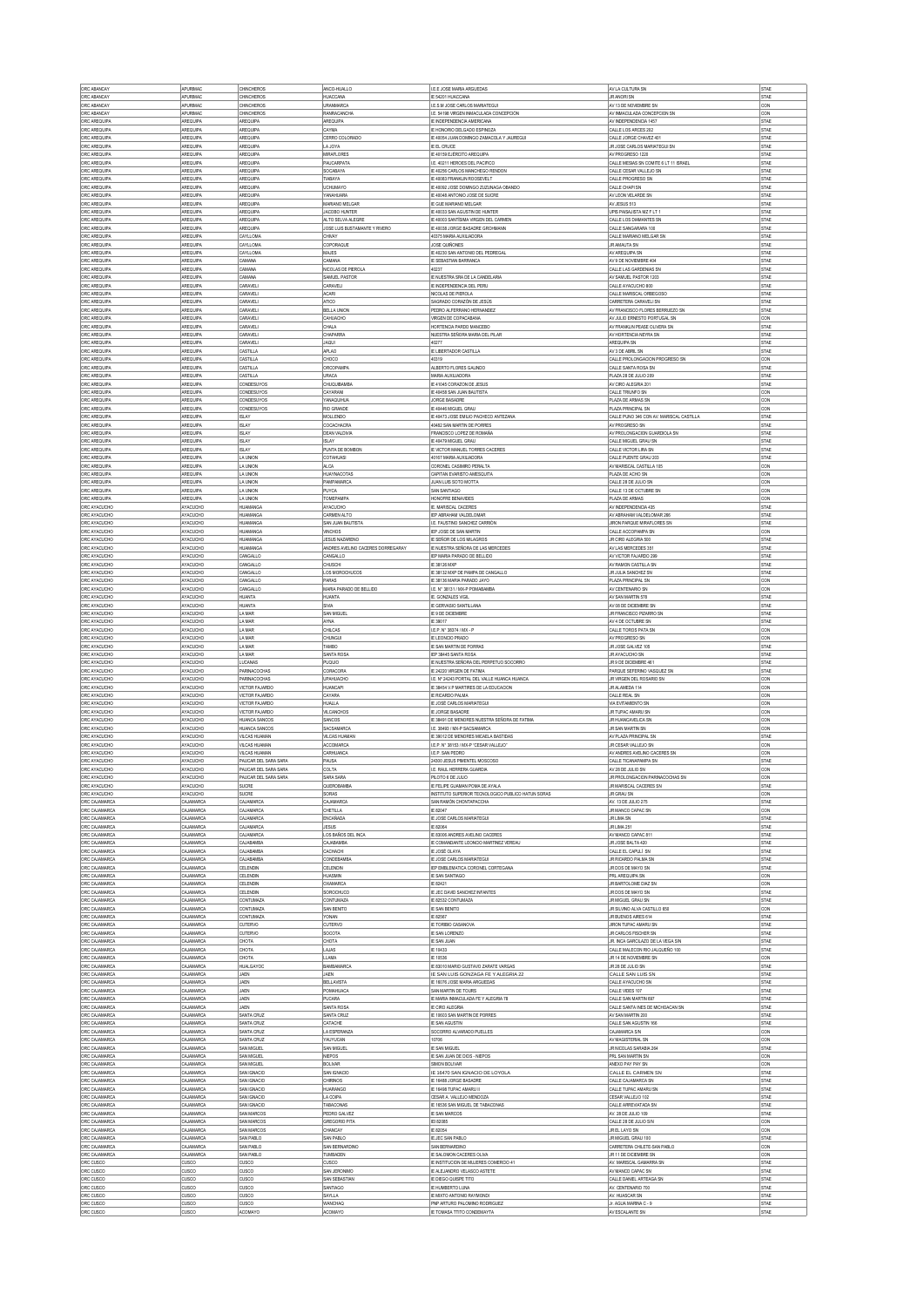| ORC CUSCO                                            | <b>CUSCO</b>                               | <b>ACOMAYC</b>                            | <b>ACOPIA</b>                                 | 50072                                                                                            | CALLE PADRE MOLINA SN<br>CALLE LA CULTURA SN                   | CON                        |
|------------------------------------------------------|--------------------------------------------|-------------------------------------------|-----------------------------------------------|--------------------------------------------------------------------------------------------------|----------------------------------------------------------------|----------------------------|
| ORC CUSCO<br>ORC CUSCO                               | <b>CUSCO</b><br><b>CUSCO</b>               | <b>ACOMAYO</b><br><b>ACOMAYO</b>          | POMACANCHI<br>RONDOCAN                        | IE 50056 TUPAC AMARU<br>IE SECUNDARIA RONDOCAN                                                   | PLAZA DE ARMAS SN                                              | CON<br>CON                 |
| ORC CUSCO                                            | <b>CUSCO</b>                               | ACOMAYO                                   | SANGARARA                                     | E LIBERTADORES DE AMERICA                                                                        | PLAZA DE ARMAS SN                                              | CON                        |
| ORC CUSCO<br>ORC CUSCO                               | <b>CUSCO</b><br><b>CUSCO</b>               | ANTA<br><b>ANTA</b>                       | <b>ANTA</b><br><b>HIJAROCONDO</b>             | E MIXTA AGUSTIN GAMARRA<br>IE 50108 HUAROCONDO                                                   | SECTOR CHIMPAHUAYLLA SN URB NUEVA ANTA<br>AV EDUCANDAS SN      | STAE<br>CON                |
| ORC CUSCO                                            | <b>CUSCO</b>                               | <b>ANTA</b>                               | MOLLEPATA                                     | 50115 DAVID SAMANEZ OCAMPO                                                                       | CALLE CUSIHUAICO SN                                            | CON                        |
| ORC CUSCO                                            | <b>CUSCO</b>                               | CALCA                                     | CALCA                                         | AGROPECUARIO NUMERO 28<br>50159 CLORINDA MATTO DE TURNER - COYA                                  | <b>JIRON VILCANOTA SN</b><br>AV PACHACUTEC SN                  | STAE                       |
| ORC CUSCO<br>ORC CUSCO                               | <b>CUSCO</b><br><b>CUSCO</b>               | CALCA<br>CALCA                            | COYA<br>LAMAY                                 | IE 50160 SAN LUIS GONZAGA                                                                        | AV AREQUIPA 149                                                | <b>STAE</b><br><b>STAE</b> |
| ORC CUSCO                                            | <b>CUSCO</b>                               | CALCA                                     | PISAC                                         | IE 50178 MIXTO BERNARDO TAMBOHUACSO                                                              | AV AMAZONAS SN                                                 | STAE                       |
| ORC CUSCO<br>ORC CUSCO                               | <b>CUSCO</b><br><b>CUSCO</b>               | CALCA<br>CALCA                            | TARAY<br>YANATILE                             | IE 50185 MARIA AUXILIADORA<br>E 50163                                                            | CALLE GARCILAZO SN<br>AV BENGAMIN HERMOZA SI                   | CON<br>STAE                |
| ORC CUSCO                                            | lausca                                     | CANAS                                     | YANAOC/                                       | I.E. INDEPENDENCIA AMERICANA                                                                     | AV FERNANDO TUPAC AMARU SN                                     | STAE                       |
| ORC CUSCO<br>ORC CUSCO                               | <b>CUSCO</b><br><b>CUSCO</b>               | CANAS<br>CANAS                            | CHECCA<br>LAYO                                | <b>IE SAN ANDRES</b><br>IE 56133                                                                 | AV PROGRESO SN<br>AV SAN MARTIN SN                             | CON<br>CON                 |
| ORC CUSCO                                            | <b>CUSCO</b>                               | CANAS                                     | TUPAC AMARI,                                  | 56114 FERNANDO TUPAC AMARU                                                                       | TUPAC AMARU SN                                                 | CON                        |
| ORC CUSCO                                            | cusco                                      | CANCHIS                                   | SICUANI                                       | CEBA - MATEO PUMACAHUA                                                                           | AV CARRION 331                                                 | STAE                       |
| ORC CUSCO<br>ORC CUSCO                               | cusco<br><b>CUSCO</b>                      | CANCHIS<br>CANCHIS                        | MARANGANI<br>PITUMARCA                        | 56025<br>IE LIBERTADORES DE AMERICA                                                              | AVENIDA SAN MARTIN 151<br>JR GARCILASO 260                     | STAE<br>STAE               |
| ORC CUSCO                                            | <b>CUSCO</b>                               | CHUMBIVILCAS                              | SANTO TOMAS                                   | IE EMBLEMATICO SANTO TOMAS                                                                       | CALLE JORGE BASADRE SN                                         | STAE                       |
| ORC CUSCO<br>ORC CUSCO                               | cusco<br><b>CUSCO</b>                      | CHUMBIVILCAS<br>CHUMBIVILCAS              | <b>COLQUEMARCA</b><br>LIVITACA                | IE 56257 COLQUEMARCA<br>IE INTEGRADO 56266 LIVITACA                                              | AV LA CULTURA SN<br>CALLE WARARI SN                            | STAE<br>CON                |
| ORC CUSCO                                            | <b>CUSCO</b>                               | CHUMBIVILCAS                              | LLUSCO                                        | IE SECUNDARIA MIXTO AGROPECUARIA JOSE CARLOS MARIATEGUI                                          | CALLE SANTO TOMAS SN                                           | CON                        |
| ORC CUSCO<br>ORC CUSCO                               | <b>CUSCO</b><br>cusco                      | CHUMBIVILCAS<br>CHUMBIVILCAS              | QUÑOTA<br>VELILLE                             | IE 56272 MILAGROSO SEÑOR DE HUANCA<br>IE 56275 TUPAC AMARU II                                    | AV GRAU SN<br>AV LA CULTURA SN                                 | CON<br>STAE                |
| ORC CUSCO                                            | <b>CUSCO</b>                               | <b>ESPINAR</b>                            | <b>ESPINAR</b>                                | E CORONEL LADISLAO ESPINAR                                                                       | AV SAN MARTIN SN                                               | STAE                       |
| ORC CUSCO                                            | <b>CUSCO</b><br><b>CUSCO</b>               | <b>ESPINAR</b><br><b>ESPINAR</b>          | COPORAQUE<br>PALLPATA                         | IE INTEGRADO HORACIO ZEVALLOS GAMEZ DE COPORAQUE SECUNDARIA<br>IE COLEGIO NACIONAL HECTOR TEJADA | CALLE REPUBLICA SN<br>JR CUSCO SN                              | CON<br><b>STAE</b>         |
| ORC CUSCO<br>ORC CUSCO                               | <b>CUSCO</b>                               | <b>ESPINAR</b>                            | PICHIGUA                                      | E 56187 PICHIGUA                                                                                 | CALLE RAMON CASTILLA SN                                        | CON                        |
| ORC CUSCO                                            | <b>CUSCO</b><br><b>CUSCO</b>               | <b>ESPINAR</b>                            | ALTO PICHIGUA<br>SANTA ANA                    | IE GRAL JUAN VELASCO ALVARADO                                                                    | AV AREQUIPA SN<br>JR INDEPENDENCIA SN                          | CON<br>STAE                |
| ORC CUSCO<br>ORC CUSCO                               | <b>CUSCO</b>                               | LA CONVENCION<br>LA CONVENCION            | <b>ECHARATE</b>                               | IE 51027 JUAN DE LA CRUZ MONTES SALAS<br>IE 50243                                                | JR QUILLABAMBA SN                                              | STAE                       |
| ORC CUSCO                                            | <b>CUSCO</b>                               | LA CONVENCION                             | HUAYOPATA                                     | <b>E JOSE CARLOS MARIATEGUI</b>                                                                  | AV JOSE CARLOS MARIATEGUI SN                                   | CON                        |
| ORC CUSCO<br>ORC CUSCO                               | <b>CUSCO</b><br><b>CUSCO</b>               | LA CONVENCION<br>LA CONVENCION            | MARANURA<br>OCOBAMBA                          | IE 50271 MICAELA BASTIDAS<br>IE JEC INKA PACHACUTEQ                                              | JR REVOLUCION SN<br>CARRETERA OLLANTAYTAMBO OCOBAMBA           | <b>STAE</b><br>CON         |
| ORC CUSCO                                            | <b>CUSCO</b>                               | LA CONVENCION                             | SANTA TERESA                                  | IE 50273 VIRGEN DEL CARMEN                                                                       | PROLONGACION CALIXTO SANCHEZ S/N                               | STAE                       |
| ORC CUSCO<br>ORC CUSCO                               | <b>CUSCO</b><br><b>CUSCO</b>               | LA CONVENCION<br>LA CONVENCION            | VILCABAMBA<br>QUELLOUNO                       | IE 50322 MANCO INCA DE PUCYURA<br>IE JOSE OLAYA                                                  | HABASPATA SN<br>CALLE TUPAC AMARU SN                           | CON<br>STAE                |
| ORC CUSCO                                            | <b>CUSCO</b>                               | LA CONVENCION                             | KIMBIRI                                       | <b>IE DIVINO MAESTRO</b>                                                                         | JR CUSCO SN                                                    | <b>STAE</b>                |
| ORC CUSCO<br>ORC CUSCO                               | <b>CUSCO</b><br><b>CUSCO</b>               | LA CONVENCION<br>LA CONVENCION            | PICHARI<br><b>INKAWASI</b>                    | PARQUE INDUSTRIAL<br>IE 50885 SAN MARTIN                                                         | <b>JR BRASIL SN</b><br>AV PRINCIPAL DEL SECTOR SAN MARTIN SN   | STAE<br>CON                |
| ORC CUSCO                                            | cusco                                      | LA CONVENCION                             | <b>VILLA VIRGEN</b>                           | IE 50710 VILLA VIRGEN                                                                            | AV TAHUANTINSUYO SN                                            | CON                        |
| ORC CUSCO                                            | cusco                                      | LA CONVENCION                             | MEGANTONI                                     | <b>I.E JUAN SANTOS ATAHUALPA</b>                                                                 | AV PRINCIPAL SN                                                | CON                        |
| ORC CUSCO<br>ORC CUSCO                               | <b>CUSCO</b><br><b>CUSCO</b>               | LA CONVENCION<br>PARURO                   | <b>KUMPIRUSHIATO</b><br>PARURO                | JAVIER PEREZ DE CUELLAR<br>IE 50343 SAGRADO CORAZON DE JESUS                                     | JIRON LAS BEGONIAS SN<br>CALLE HUATACALLA SN                   | CON<br>STAE                |
| ORC CUSCO                                            | cusco                                      | PARURO                                    | <b>ACCHA</b>                                  | IE JOSE MARIA ARGUEDAS ALTAMIRANO                                                                | SECTOR LLOQUEYOC URIN                                          | CON                        |
| ORC CUSCO<br>ORC CUSCO                               | <b>CUSCO</b><br><b>CUSCO</b>               | PARURO<br>PARURO                          | CCAPI<br>HUANOQUITE                           | IE.50358 LAS MERCEDES -CCAP<br><b>HUANOQUITE</b>                                                 | PLAZA DE ARMAS DE CCAPI SN<br><b>BARRIO TIMICTI SN</b>         | CON<br>CON                 |
| ORC CUSCO                                            | <b>CUSCO</b>                               | PARURO                                    | OMACHA                                        | 501208 NUESTRA SEÑORA DE GUADALUPE - PRIMARIA                                                    | JR MAGISTERIO SN                                               | CON                        |
| ORC CUSCO                                            | <b>CUSCO</b><br><b>CUSCO</b>               | PARURO<br>PAUCARTAMBO                     | YAURISQUE<br>PAUCARTAMBO                      | YAURISQUE<br>IE SECUNDARIO JOSE PEREZ Y ARMENDARIZ                                               | CALLE PROGRESO SN<br>AV ENRIQUE YABAR SN                       | CON<br><b>STAE</b>         |
| ORC CUSCO<br>ORC CUSCO                               | <b>CUSCO</b>                               | PAUCARTAMBO                               | COLQUEPATA                                    | IE 50421 PRIMARIA AUGUSTO SALAZAR BONDY                                                          | AVEL ESTUDIANTE SN                                             | CON                        |
| ORC CUSCO                                            | <b>CUSCO</b>                               | PAUCARTAMBO<br>PAUCARTAMBO                | CHALLABAMBA                                   | F SECUNDARIO RAMIRO PRIALE PRIALE                                                                | JR CONDESI IYO SN                                              | CON                        |
| ORC CUSCO<br>ORC CUSCO                               | <b>CUSCO</b><br><b>CUSCO</b>               | QUISPICANCHI                              | <b>HUANCARAN</b><br><b>URCOS</b>              | <b>E SATURNINO HULLCA QUISPE</b><br>NUESTRA SEÑORA DEL CARMEN                                    | CALLE 28 DE JULIO SN<br>JR. MIGUEL GRAU SN                     | <b>STAE</b><br><b>STAE</b> |
| ORC CUSCO                                            | <b>CUSCO</b>                               | QUISPICANCHI                              | CCARHUAYO                                     | IE 50494                                                                                         | CALLE 27 DE NOVIEMBRE SN                                       | CON                        |
| ORC CUSCO<br>ORC CUSCO                               | <b>CUSCO</b><br><b>CUSCO</b>               | QUISPICANCHI<br>QUISPICANCHI              | <b>CCATCA</b><br>LUCRE                        | IE CESAR VALLEJO MENDOZA<br>E 27 DE NOVIEMBRE                                                    | CALLE MATIAS TRONCOSO SN<br>AV FRANCISCO GARMENDIA SN          | CON<br>STAE                |
| ORC CUSCO                                            | cusco                                      | QUISPICANCHI                              | OCONGATE                                      | IE SR DE COOYLLOR RYTTY                                                                          | CALLE LA LIBERTAD SN                                           | <b>STAE</b>                |
| ORC CUSCO<br>ORC CUSCO                               | CUSCO<br><b>CUSCO</b>                      | QUISPICANCHI<br>QUISPICANCHI              | <b>OROPESA</b><br>QUIQUIJANA                  | IE 50499 JUSTO BARRIONUEVO ALVAREZ<br>50483 VIRGEN DEL CARMEN                                    | CALLE UNIVERSIDAD SN<br>AV SAN MARTIN SN                       | STAE<br>STAE               |
| ORC CUSCO                                            | <b>CUSCO</b>                               | <b>URUBAMBA</b>                           | URUBAMBA                                      | IE 51031 SANTA ROSA DE LIMA                                                                      | AV MARISCAL CASTILLA SN                                        | STAE                       |
| ORC CUSCO                                            | cusco                                      | URUBAMBA                                  | CHINCHERO                                     | IE 50581 NUESTRA SEÑORA DE FATIMA                                                                | AV GARCILAZO SN                                                | STAE                       |
| ORC CUSCO<br>ORC CUSCO                               | <b>CUSCO</b><br><b>CUSCO</b>               | <b>URUBAMBA</b><br><b>URUBAMBA</b>        | MACHUPICCHU<br><b>MARAS</b>                   | IE INCA PACHACUTEQ<br>IE 50578 VIRGEN DEL CARMEN                                                 | JIRON WIRACOCHA SN<br>CALLE JESUS SN                           | STAE<br>STAE               |
| ORC CUSCO                                            | <b>CUSCO</b>                               | <b>URUBAMBA</b>                           | OLLANTAYTAMBO                                 | IE 50583                                                                                         | CALLE MASCABAMBA SN                                            | <b>STAE</b>                |
| PUNTO FOCAL HUANCAVELICA<br>PUNTO FOCAL HUANCAVELICA | <b>HUANCAVELICA</b><br><b>HUANCAVELICA</b> | <b>HUANCAVELIC</b><br><b>HUANCAVELICA</b> | <b>HUANCAVELICA</b><br><b>ACORIA</b>          | IE LA VICTORIA DE AYACUCHO<br>I.E.S. JOSE GALVEZ EGUSQUIZA                                       | AV HILDAURO CASTRO 144<br>CALLE CAMINO REAL SN                 | STAE<br>STAE               |
| PUNTO FOCAL HUANCAVELICA                             | <b>HUANCAVELICA</b>                        | <b>HUANCAVELICA</b>                       | YAULI                                         | IE 36036                                                                                         | JR 23 DE JUNIO SN                                              | CON                        |
| PUNTO FOCAL HUANCAVELICA<br>PUNTO FOCAL HUANCAVELICA | <b>HUANCAVELICA</b><br><b>HUANCAVELICA</b> | ACOBAMBA<br><b>ACOBAMBA</b>               | ACOBAMBA<br><b>PAUCARA</b>                    | IE NUESTRA SEÑORA DE LA CANDELARIA<br>NUESTRA SEÑORA DE COCHARCAS                                | AV MANUEL CANDAMO SN<br>AV HIPODROMO SN                        | STAE<br>STAE               |
| PUNTO FOCAL HUANCAVELICA                             | <b>HUANCAVELICA</b>                        | ANGARAES                                  | LIRCAY                                        | IE 36214                                                                                         | AV ESMERALDA 215                                               | <b>STAE</b>                |
| PUNTO FOCAL HUANCAVELICA<br>PUNTO FOCAL HUANCAVELICA | <b>HUANCAVELICA</b><br><b>HUANCAVELICA</b> | ANGARAES<br>CASTROVIRREYNA                | <b>ANCHONGA</b><br>CASTROVIRREYNA             | IE 36217<br>IE 22066 CENTRO BASE                                                                 | JR TUPAC AMARU SN<br>JR TUPAC AMARU SN                         | CON<br><b>STAE</b>         |
|                                                      |                                            | CASTROVIRREYNA                            | <b>AURAHUA</b>                                | E CESAR ABRAHAM VALLEJO MENDOZA                                                                  | AV MANCHEGO MUÑOZ 45                                           | CON                        |
| PUNTO FOCAL HUANCAVELICA                             | <b>HUANCAVELICA</b>                        |                                           |                                               |                                                                                                  |                                                                |                            |
| PUNTO FOCAL HUANCAVELICA                             | <b>HUANCAVELICA</b>                        | CASTROVIRREYNA                            | CAPILLAS                                      | SAN JUAN BAUTISTA                                                                                | PARQUE PLAZA DE ARMAS 109                                      | CON                        |
| PUNTO FOCAL HUANCAVELICA<br>PUNTO FOCAL HUANCAVELICA | <b>HUANCAVELICA</b><br><b>HUANCAVELICA</b> | CASTROVIRREYNA<br>CASTROVIRREYNA          | <b>HUACHOS</b><br>SAN JUAN                    | IE 22021 PRIMARIA<br><b>IEP SAN JUAN</b>                                                         | <b>JR VICTORIA SN</b><br>AV ASUNCION 205                       | CON<br>CON                 |
| PUNTO FOCAL HUANCAVELICA                             | <b>HUANCAVELICA</b>                        | CASTROVIRREYNA                            | TANTARA                                       | E FRANCISCO BOLOGNESI                                                                            | AV EL ANGEL 102                                                | CON                        |
| PUNTO FOCAL HUANCAVELICA<br>PUNTO FOCAL HUANCAVELICA | <b>HUANCAVELICA</b><br><b>HUANCAVELICA</b> | TAYACAJA<br>TAYACAJA                      | <b>PAMPAS</b><br>AHUAYCHA                     | DANIEL HERNANDEZ<br>IE MI PERU                                                                   | JR MANCO CAPAC 152<br>JR MANCHEGO MUÑOZ SN                     | <b>STAE</b><br>CON         |
| PUNTO FOCAL HUANCAVELICA                             | <b>HUANCAVELICA</b>                        | TAYACAJA                                  | COLCABAMBA                                    | SANTIAGO ANTUNEZ DE MAYOLO                                                                       | CALLE SAN JUAN XXIII                                           | <b>STAE</b>                |
| PUNTO FOCAL HUANCAVELICA                             | <b>HUANCAVELICA</b>                        | TAYACAJA                                  | DANEL HERNANDEZ                               | IE MARISCAL CACERES                                                                              | JR JOSE OLAYA SN                                               | STAE                       |
| PUNTO FOCAL HUANCAVELICA<br>PUNTO FOCAL HUANCAVELICA | <b>HUANCAVELICA</b><br><b>HUANCAVELICA</b> | TAYACAJA<br>HUAYTARA                      | PAZOS<br><b>HUAYTARA</b>                      | RAUL PORRAS BARRENECHEA<br>IE 22023 SAN JUAN BAUTISTA                                            | AV BOLIVAR 460<br>AVEL SOL SN                                  | STAE<br><b>STAE</b>        |
| PUNTO FOCAL HUANCAVELICA                             | <b>HUANCAVELICA</b>                        | HUAYTARA                                  | OCOYO                                         | <b>IE CELESTINO MANCHEGO MUÑOZ</b>                                                               | AV HUANCAVELICA SN                                             | CON                        |
| PUNTO FOCAL HUANCAVELICA<br>PUNTO FOCAL HUANCAVELICA | <b>HUANCAVELICA</b><br><b>HUANCAVELICA</b> | <b>HUAYTARA</b><br><b>HUAYTARA</b>        | PILPICHACA<br>QUITO-ARMA                      | IE 22033<br>E ELEODORO BELLIDO BRAVO                                                             | AV LOS LIBERTADORES SN<br>AV MUNICIPALIDAD SN                  | CON<br>CON                 |
| PUNTO FOCAL HUANCAVELICA                             | <b>HUANCAVELICA</b>                        | <b>HUAYTARA</b>                           | SANTIAGO DE CHOCORVOS                         | IE 22164                                                                                         | AV SAN FELIPE SN                                               | CON                        |
| PUNTO FOCAL HUANCAVELICA<br>PUNTO FOCAL HUANCAVELICA | HUANCAVELICA<br><b>HUANCAVELICA</b>        | CHURCAMPA<br>CHURCAMPA                    | <b>CHURCAMPA</b><br>CHINCHIHUAS               | ANTONIO RAIMONDI<br>IE 30948 VICTOR SANCHEZ TUEROS                                               | JR ANTONIO RAMONDI 977<br>AV NIÑO JESUS SN                     | STAE<br>CON                |
| PUNTO FOCAL HUANCAVELICA                             | <b>HUANCAVELICA</b>                        | CHURCAMPA                                 | LOCROJA                                       | 30989 JESUS DE NAZARETH                                                                          | JR 28 DE JULIO SN                                              | CON                        |
| PUNTO FOCAL HUANCAVELICA<br>ORC HUANUCO              | <b>HUANCAVELICA</b><br><b>HUANUCO</b>      | CHURCAMPA<br><b>HUANUCO</b>               | COSME<br>HUANUCO                              | IE 30979 THOMAS ALVA EDISON<br>IE 32011 HERMILIO VALDIZAN                                        | PLAZA PRINCIPAL SN<br>JIN CONSTITUCIÓN S/N                     | CON<br>STAE                |
| ORC HUANUCO                                          | <b>HUANUCO</b>                             | HUANUCO                                   | CHINCHAO                                      | <b>E NUESTRA SEÑORA DE LOURDES</b>                                                               | JR SAN PEDRO SN                                                | STAE                       |
| ORC HUANUCO<br>ORC HUANUCO                           | HUANUCO<br><b>HUANUCO</b>                  | <b>HUANUCO</b><br><b>HUANUCO</b>          | CHURUBAMBA<br><b>MARGOS</b>                   | <b>E MICAELA BASTIDAS</b><br><b>LE JESÚS DE NAZARENO</b>                                         | CALLE LAS PALMERAS CHURUBAMBA<br>AV JUAN DURAND SN             | CON<br>CON                 |
| ORC HUANUCO                                          | <b>HUANUCO</b>                             | <b>HUANUCO</b>                            | quisqui                                       | IE JUAN JOSE CRESPO Y CASTILLO                                                                   | KM 22 CARRETERA CENTRAL LA UNION                               | CON                        |
| ORC HUANUCO                                          | <b>HUANUCO</b><br>HUANUCO                  | <b>HUANUCO</b><br><b>HUANUCO</b>          | SAN PEDRO DE CHAULAN<br>SANTA MARIA DEL VALLE | IE 32034 TUPAC AMARU II<br>E JORGE BASADRE PRIMARI                                               | COCHAPAMPA SN<br>JR LIBERTAD SN                                | CON<br>STAE                |
| ORC HUANUCO<br>ORC HUANUCO                           | <b>HUANUCO</b>                             | <b>HUANUCO</b>                            | <b>AMARILIS</b>                               | IE 32223 MARIANO DAMASO BERAUN                                                                   | JR MACHUPICCHU SN PAUCARBAMBA                                  | <b>STAE</b>                |
| ORC HUANUCO                                          | <b>HUANUCO</b><br><b>HUANUCO</b>           | HUANUCO<br><b>AMBO</b>                    | PILLCO MARCA<br>AMBO                          | IE JUAN VELASCO ALVARADO<br>290 JUAN JOSE CRESPO Y CASTILLO                                      | AV UNIVERSITARIA KM 3 - CARRETERA HUÁNUCO<br>VILLASOL KM 800   | STAE<br>STAE               |
| ORC HUANUCO<br>ORC HUANUCO                           | <b>HUANUCO</b>                             | AMBO                                      | HUACAR                                        | E 32150 HUACAR                                                                                   | JR BOLOGNESI SN                                                | STAE                       |
| ORC HUANUCO                                          | <b>HUANUCO</b><br><b>HUANUCO</b>           | AMBO                                      | SAN RAFAEL<br>TOMAY-KICHWA                    | IE 32159 DIVINO MAESTRO<br>RICARDO FLORES GUTIERREZ                                              | JR CRESPO Y CASTILLO SN<br>ALAMEDA GARCILAZO DE LA VEGA        | <b>CON</b><br>STAE         |
| ORC HUANUCO<br>ORC HUANUCO                           | <b>HUANUCO</b>                             | AMBO<br>DOS DE MAYO                       | LA UNION                                      | AURELIO CARDENAS PACHAS                                                                          | JR COMERCIO 207                                                | STAE                       |
| ORC HUANUCO                                          | <b>HUANUCO</b>                             | DOS DE MAYO                               | MARIAS                                        | CN JAVIER PULGAR VIDAL                                                                           | JR PROGRESO SN                                                 | CON                        |
| ORC HUANUCO<br>ORC HUANUCO                           | HUANUCO<br><b>HUANUCO</b>                  | DOS DE MAYO<br>DOS DE MAYO                | PACHAS<br>RIPAN                               | ENRIQUE LOPEZ ALBUJAR<br>IE VIRGEN DEL CARMEN RIPAN                                              | AV CARRETERA CENTRAL SN - BARRIO HOSPITAL<br>JR SAN ANTONIO SN | STAE<br><b>STAE</b>        |
| ORC HUANUCO                                          | HUANUCO                                    | DOS DE MAYO                               | YANAS                                         | NUESTRA SEÑORA DEL CARMEN                                                                        | CALLE GALLO PANPA SN                                           | CON                        |
| ORC HUANUCO<br>ORC HUANUCO                           | HUANUCO<br>HUANUCO                         | <b>HUAMALIES</b><br><b>HUAMALIES</b>      | LLATA<br>MONZON                               | IE VICTOR E VIVAR<br>IE JAMER PEREZ DE CUELLAR                                                   | JR LIBERTAD SN<br>CARRETERA PISTA LOLI SN                      | STAE<br>CON                |
| ORC HUANUCO                                          | <b>HUANUCO</b>                             | <b>HUAMALIES</b>                          | PUÑOS                                         | IE 32414                                                                                         | JR ESTUDIANTES SN                                              | CON                        |
| ORC HUANUCO<br>ORC HUANUCO                           | HUANUCO<br>HUANUCO                         | MARAÑON<br>MARAÑON                        | <b>HUACRACHUCO</b><br>LA MORADA               | IE HUAYNA CAPAC<br><b>E AGROPECUARIO ANTONIO RAYMONDI</b>                                        | AV 28 DE JULIO 830<br>JORGE CHAVEZ SN                          | STAE<br>CON                |
| ORC HUANUCO                                          | HUANUCO                                    | LEONCIO PRADO                             | RUPA-RUPA                                     | IE MARISCAL RAMON CASTILLA                                                                       | JR TARAPACA 133                                                | STAE                       |
| ORC HUANUCO                                          | <b>HUANUCO</b><br>HUANUCO                  | LEONCIO PRADO<br>LEONCIO PRADO            | LUYANDO<br>JOSE CRESPO Y CASTILLO             | IE 32508 VICTOR REYES ROCA                                                                       | AV LOS JARDNES SN<br>JR RAMON CASTILLA 232                     | STAE<br>STAE               |
| ORC HUANUCO<br>ORC HUANUCO                           | <b>HUANUCO</b>                             | PACHITEA                                  | PANAO                                         | IE ANDRES AVELINO CACERES DORREGARAY<br><b>IE NRO 32575</b>                                      | JR MAYRO 1002                                                  | <b>STAE</b>                |
| ORC HUANUCO                                          | HUANUCO                                    | PACHITEA                                  | <b>MOLINO</b>                                 | 32587 SAN JUAN PABLO II                                                                          | JR UNION PANAO SN                                              | STAE                       |
| ORC HUANUCO<br>ORC HUANUCO                           | <b>HUANUCO</b><br><b>HUANUCO</b>           | PUERTO INCA<br>PUERTO INCA                | <b>HONORIA</b><br>PUERTO INCA                 | IEI Nº64315 NUEVA HONORIA<br>IEI 283 PUERTO INCA                                                 | JR 15 DE MARZO SN<br>JR VULCANO SN                             | CON<br>STAE                |
| ORC HUANUCO                                          | <b>HUANUCO</b>                             | <b>HUACAYBAMBA</b>                        | <b>HUACAYBAMBA</b>                            | 33230                                                                                            | JIRON EL EJERCITO SN                                           | CON                        |
| ORC HUANUCO<br>ORC HUANUCO                           | HUANUCO<br><b>HUANUCO</b>                  | HUACAYBAMBA<br><b>LAURICOCHA</b>          | CANCHABAMBA<br><b>JESUS</b>                   | E LEONCIO PRADO<br>IE JOSE VARALLANOS                                                            | AV LEONCIO PRADO SN<br>JR LOS INCAS SN                         | CON<br>CON                 |
| ORC HUANUCO                                          | HUANUCO                                    | LAURICOCHA                                | BAÑOS                                         | 32256 DE BAÑOS                                                                                   | JR MARAÑON SN                                                  | CON                        |
| ORC HUANUCO<br>ORC HUANUCO                           | <b>HUANUCO</b><br>HUANUCO                  | YAROWILCA<br>YAROWILCA                    | CHAVINILLO<br>CHACABAMBA                      | IE ESTEBAN PAVLETICH TRUJILLO<br>JULIO C. TELLO - CHACABAMBA                                     | JR 14 DE SETIEMBRE 171<br>JR 3 DE OCTUBRE SN                   | STAE<br>CON                |
| ORC HUANUCC                                          | <b>HUANUCC</b>                             | YAROWILCA                                 | OBAS                                          | INCA PACHACUTED                                                                                  | JR PACHACUTEC SN                                               | CON                        |
| ORC HUANUCO<br>ORC ICA                               | <b>HUANUCO</b><br>ICA                      | YAROWILCA<br>ICA                          | CHORAS<br>ICA                                 | 32215 - CHORAS<br>IE 22295                                                                       | ABEL SOTO S/N<br>JR TUPAC AMARU 281                            | CON<br>STAE                |
| ORC ICA                                              | ICA                                        | ICA                                       | LA TINGUIÑA                                   | IE DANEL MERINO RUIZ                                                                             | AV PARIS 920                                                   | STAE                       |
| ORC ICA                                              | ICA<br>ICA                                 | ICA<br>ICA                                | LOS AQUUES<br>PARCONA                         | IE 22511<br>IE JOSE MARIA ARGUEDAS                                                               | AV PRINCIPAL EL ROSARIO SN<br>CALLE JOSE BALTA SN              | STAE<br>STAE               |
| ORC ICA<br>ORC ICA<br>ORC ICA                        | ICA<br>ICA                                 | ICA<br>ICA                                | SALAS<br>SAN JOSE DE LOS MOLINOS              | IE GENERAL JUAN PABLO FERNANDINI<br>IE CATALINA BUENDIA DE PECHO                                 | CALLE TACNA 111<br>AV 9 DE OCTUBRE SN                          | STAE<br>STAE               |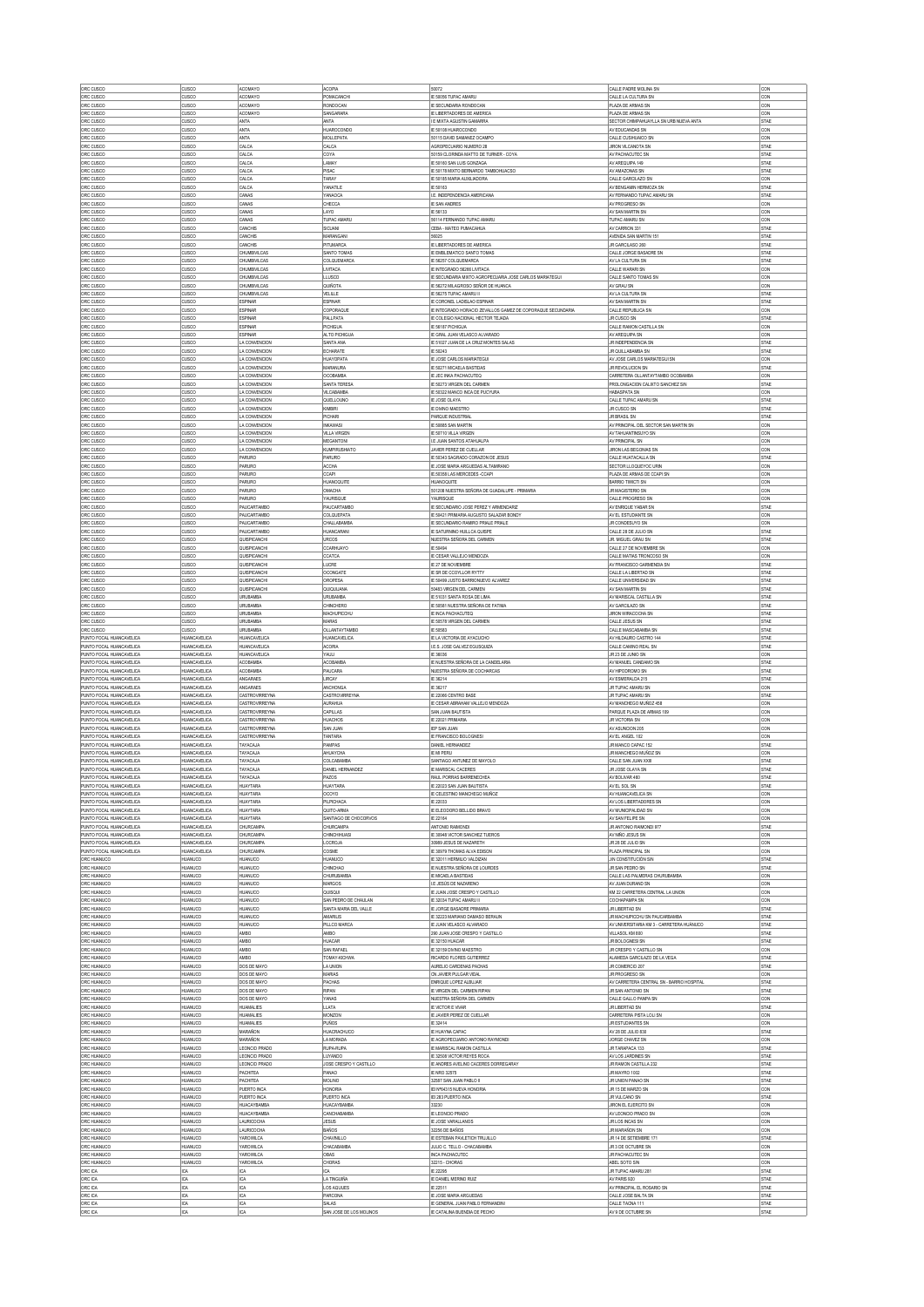| ORC ICA                                      | ICA                                    | ICA                                    | SANTIAGO                                   | IE 22355 MARIA DARQUEA DE CABRERA                                                                              | PANAMERICANA SUR KM 318                                                             | STAE                        |
|----------------------------------------------|----------------------------------------|----------------------------------------|--------------------------------------------|----------------------------------------------------------------------------------------------------------------|-------------------------------------------------------------------------------------|-----------------------------|
| ORC ICA<br>ORC ICA                           | IICA<br>ICA                            | ICA<br>ICA                             | SURTANJALLA<br>OCUCAJE                     | IE 22358<br>IE 22526 MEDARDO APARCANA HERNANDEZ                                                                | ABRAHAM VALDELOMAR 269 SUBTANJALLA<br>AV 19 MZ A1 LT 01 CENTRO POBLADO BARRIO NUEVO | STAE<br>STAE                |
| ORC ICA                                      | IICA                                   | CHINCHA                                | CHINCHA ALTA                               | IF 22240 FRANCISCO CORRETTO ROCCA                                                                              | PRL SAN CARLOS 400                                                                  | <b>STAE</b>                 |
| ORC ICA                                      | ICA                                    | CHNCHA                                 | CHAVIN                                     | 22273                                                                                                          | AV 28 DE JULIO SN                                                                   | CON                         |
| ORC ICA<br>ORC ICA                           | ICA<br>ICA                             | <b>CHINCHA</b><br><b>CHINCHA</b>       | CHINCHA BAJA<br>GROCIO PRADO               | IE JUAN C. DE MORA<br><b>IE MELCHORITA SARAVIA</b>                                                             | CALLE MORA 114<br>AV MELCHORITA 400                                                 | STAE<br>STAE                |
| ORC ICA                                      | ICA                                    | CHINCHA                                | <b>SLINAMPE</b>                            | IE 22268                                                                                                       | AV EMANCIPACIÓN 400                                                                 | STAE                        |
| ORC ICA<br>ORC ICA                           | ICA<br>ICA                             | <b>CHINCHA</b><br><b>CHINCHA</b>       | ALTO LARAN<br>PUEBLO NUEVO                 | <b>IE CIRO ALEGRIA</b><br>IEP HORACIO ZEVALLOS GAMEZ                                                           | CALLE SMON BOLIVAR 121<br>AV SANTA ROSA SN                                          | STAE<br>STAE                |
| ORC ICA                                      | ICA                                    | NASCA                                  | NASCA                                      | IE JOSEFINA MEJIA DE BOCANEGRA                                                                                 | AV AGUSTIN BOCANEGRA Y PRADA 1319                                                   | STAE                        |
| ORC ICA<br>ORC ICA                           | ICA<br>ICA                             | NASCA<br>NASCA                         | <b>MARCONA</b><br><b>VISTA ALEGRE</b>      | IE 23544 CORONEL FRANCISCO BOLOGNESI<br>IE FERMIN DEL CASTILLO ARIAS                                           | AV LAS PETUNIAS SN<br>AV YAHUAR HUACA SN                                            | STAE<br>STAE                |
| ORC ICA                                      | ICA                                    | PISCO                                  | PISCO                                      | IE BANDERA DEL PERU                                                                                            | CALLE RAUL PORRAS BARRENECHEA SN                                                    | STAE                        |
| ORC ICA                                      | ICA                                    | PISCO                                  | <b>INDEPENDENCIA</b>                       | <b>E INDEPENDENCIA</b>                                                                                         | AV FEDERICO URANGA SN                                                               | STAE                        |
| ORC ICA<br>ORC ICA                           | ICA<br>ICA                             | PISCO<br><b>PISCO</b>                  | PARACAS<br><b>SAN ANDRES</b>               | IE 22489<br>IE 22473 SANTISIMA VIRGEN INMACULADA CONCEPCIÓN                                                    | AV LOS LIBERTADORES SN<br>CALLE GRECIA 511                                          | STAE<br>STAE                |
| ORC ICA                                      | ICA                                    | PISCO                                  | SAN CLEMENTE                               | IE JOSE CARLOS MARIATEGU                                                                                       | AV LOS LIBERTADORES 720                                                             | STAE                        |
| ORC ICA<br>ORC ICA                           | ICA<br>ICA                             | <b>PISCO</b><br>PALPA                  | TUPAC AMARU INCA<br>PALPA                  | IE CAPITAN FAP JOSE ABELARDO QUIÑONES GONZALES<br>IE RAUL PORRAS BARRENECHEA                                   | CALLE CHINCHAYSLIVO SN<br>AV GARCILAZO DE LA VEGA SN                                | <b>STAE</b><br>STAE         |
| ORC ICA                                      | ICA                                    | PALPA                                  | SANTA CRUZ                                 | IE 22438 DE LAS MONJAS                                                                                         | ANTIGUA PANAMERICANA SUR - ALTURA                                                   | CON                         |
| ORC HUANCAYO<br>ORC HUANCAYO                 | JUNIN<br>JUNN                          | HUANCAYO<br>HUANCAYO                   | HUANCAYO<br>CHILCA                         | IEP SANTA ISABEL<br>IE FE Y ALEGRIA N° 66                                                                      | JR. SANTA ISABEL 567<br>CALLE FE Y ALEGRIA 144                                      | STAE<br><b>STAE</b>         |
| ORC HUANCAYO                                 | JUNIN                                  | HUANCAYO                               | EL TAMBO                                   | UNIVERSIDAD NACIONAL DEL CENTRO DEL PERU                                                                       | AV MARISCAL CASTILLA 3909                                                           | STAE                        |
| ORC HUANCAYO<br>ORC HUANCAYO                 | JUNIN<br>JUNIN                         | HUANCAYO<br>HUANCAYO                   | HUANCAN<br>PARIAHUANCA                     | <b>IE JAVIER HERAUD</b><br>IE 30015                                                                            | JR CATALINA HUANCA 667<br>AV JOSE CARLOS MAREATEGUI SN                              | STAE<br>CON                 |
| ORC HUANCAYO                                 | JUNIN                                  | HUANCAYO                               | PILCOMAYO                                  | IF 30091 VIRGEN DE FATIMA                                                                                      | AV. LEONCIO PRADO S/N                                                               | STAE                        |
| ORC HUANCAYO<br>ORC HUANCAYO                 | JUNIN<br>JUNN                          | HUANCAYO<br>HUANCAYO                   | SAN AGUSTIN<br>SAPALLANGA                  | IST ANDRES AVELINO CACERES DORREGARAY<br>IE CHINCHAYSUYO                                                       | CARRETERA CENTRAL KM 8.9<br>AV. PEÑALOZA S/N                                        | STAE<br>STAE                |
| ORC HUANCAYO                                 | JUNIN                                  | CONCEPCION                             | CONCEPCION                                 | HERONAS TOLEDO                                                                                                 | AV AGRICULTURA 598                                                                  | STAE                        |
| ORC HUANCAYO<br>ORC HUANCAYO                 | JUNIN<br>JUNIN                         | CONCEPCION<br><b>JAUJA</b>             | SAN JOSE DE QUERO<br>JAUJA                 | IE SAN JOSE DE QUERO<br><b>IE SAN JOSE</b>                                                                     | CARRETERA HUANCAYO YAUYOS KM 48<br>AV RICARDO PALMA SN                              | STAE<br>STAE                |
| ORC HUANCAYO                                 | JUNIN                                  | JALUA                                  | <b>APATA</b>                               | VIRGEN DE COCHARCAS                                                                                            | CARRETERA CENTRAL KM 95                                                             | CON                         |
| ORC HUANCAYO                                 | JUNIN<br>JUNIN                         | JALLIA<br><b>JAUJA</b>                 | <b>HUARPAMPA</b><br>JULCAN                 | IE 30505 BUENAVENTURA MENDOZA                                                                                  | JR MANTARO SN<br>JR INCA PACHACUTEC SN                                              | CON                         |
| ORC HUANCAYO<br>ORC HUANCAYO                 | JUNIN                                  | <b>JAUJA</b>                           | YAUYOS                                     | IE 30429 ISAIAS RIVERA RODRIGUEZ<br>IE ENRIQUE F GOMEZ ESPINOZA                                                | JR SANTA ROSA 312                                                                   | CON<br>STAE                 |
| ORC HUANCAYO                                 | JUNIN                                  | <b>JUNIN</b>                           | <b>JUNN</b>                                | E 6 DE AGOSTO                                                                                                  | JR MARIANO NECOCHEA 350                                                             | STAE                        |
| ORC HUANCAYO<br>ORC HUANCAYO                 | <b>JUNIN</b><br>JUNIN                  | <b>JUNIN</b><br><b>TARMA</b>           | CARHUAMAYO<br>TARMA                        | IE 30574 MICAELA BASTIDAS<br><b>IEI SANTA TERESA</b>                                                           | JR MARAVILLAS 361<br>AV PACHECO 142                                                 | STAE<br>STAE                |
| ORC HUANCAYO                                 | JUNN                                   | YAULI                                  | LA OROYA                                   | <b>IE JOSE CARLOS MARIATEGUI</b>                                                                               | CARRETERA CENTRAL KM 172                                                            | <b>STAE</b>                 |
| ORC HUANCAYO<br>ORC HUANCAYO                 | JUNIN<br>JUNIN                         | YAULI<br>SATIPO                        | SANTA ROSA DE SACCO<br>SATIPO              | AMALIA ESPINOZA<br><b>IE JOSE OLAYA</b>                                                                        | AV LOS ANGELES SN<br>JR. PRIMERO DE NOVIEMBRE SIN                                   | STAE<br>STAE                |
| ORC HUANCAYO                                 | JUNIN                                  | SATIPO                                 | LLAYLLA                                    | IE 30657 JUAN SANTOS ATAHUALPA                                                                                 | AV JUAN VELASCO ALVARADO SN                                                         | CON                         |
| ORC HUANCAYO<br>ORC HUANCAYO                 | JUNN<br>JUNIN                          | SATIPO<br>SATIPO                       | MAZAMARI<br>PANGOA                         | <b>IE JOSE CARLOS MARIATEGUI</b><br>CEBA - SAN MARTIN                                                          | AV PERU 768<br>AV. PANGOA 520                                                       | <b>STAE</b><br>STAE         |
| ORC HUANCAYO                                 | JUNIN                                  | SATIPO                                 | <b>RIO NEGRO</b>                           | <b>IE JOSE GALVEZ PRIMARIA</b>                                                                                 | LAS ORQUIDEAS OESTE SN                                                              | STAE                        |
| ORC HUANCAYO<br>ORC HUANCAYO                 | JUNIN<br>JUNIN                         | CHANCHAMAYO<br>CHANCHAMAYO             | CHANCHAMAYO<br><b>SAN RAMON</b>            | IE 30752 JERONMO JIMENEZ<br>IFI SAN RAMON                                                                      | JR AYACUCHO 723<br>AV JUAN SANTOS ATAHUALPA SN                                      | STAE<br>STAE                |
| ORC HUANCAYO                                 | JUNIN                                  | CHANCHAMAYO                            | SAN LUIS DE SHUARO                         | IE JUAN SANTOS ATAHUALPA                                                                                       | PASAJE PRIMAVERA S/N                                                                | STAE                        |
| ORC HUANCAYO<br>ORC HUANCAYO                 | JUNN                                   | CHANCHAMAYO                            | PICHANAQUI                                 | IE SANTIAGO ANTUNEZ DE MAYOLO                                                                                  | JR 7 DE JUNIO 716                                                                   | STAE                        |
| ORC HUANCAYO                                 | JUNIN<br>JUNIN                         | CHANCHAMAYO<br>CHUPACA                 | PERENE<br>CHUPACA                          | IE SANTA ANA<br>30068 VIRGEN DE FATIMA                                                                         | CALLE JUAN MAURICIO S/N<br>JR ANTONIO MARRO SN                                      | STAE<br>STAE                |
| ORC HUANCAYO                                 | JUNIN                                  | CHUPACA                                | AHUAC                                      | AMAUTA                                                                                                         | AV MARISCAL CACERES 1007                                                            | STAE                        |
| ORC TRUJILLO<br>ORC TRUJILLO                 | LA LIBERTAD<br>LA LIBERTAD             | TRUJILLO<br>TRUJILLO                   | TRUJILLO<br>HUANCHACO                      | UNIVERSIDAD PRIVADA ANTENOR ORREGO<br>IE 80033 JOSE OLAYA                                                      | AV AMERICA SUR 3145<br>JR ANDRES RAZUI 175                                          | STAE<br>STAE                |
| ORC TRUJILLO                                 | LA LIBERTAD                            | TRUJILLO                               | LAREDO                                     | IE ANTENOR ORREGO ESPINOZA                                                                                     | JR SAN JOSE 871                                                                     | STAE                        |
| ORC TRUJILLO<br>ORC TRUJILLO                 | LA LIBERTAD<br>LA LIBERTAD             | TRUJILLO<br>TRUJILLO                   | MOCHE<br>SALAVERRY                         | IE 80706 SANTA MARIA<br>IE 81024 MIGUEL GRAU SEMINARIO                                                         | JR SANTA MARIA 251<br>JR PIURA 520                                                  | STAE<br>STAE                |
| ORC TRUJILLO                                 | LA LIBERTAD                            | TRUJILLO                               | SIMBAL                                     | IE 80067 CESAR ARMESTAR VALVERDE                                                                               | JR LIBERTAD SN                                                                      | STAE                        |
| ORC TRUJILLO<br>ORC TRUJILLO                 | LA LIBERTAD<br>LA LIBERTAD             | TRUJILLO<br>TRUJILLO                   | <b>VICTOR LARCO HERRERA</b><br>POROTO      | IE 80820 VICTOR LARCO<br>IE 80825 VIRGEN DEL CARMEN                                                            | JR HIPOLITO UNANUE 300<br>CALLE LA FABRICA SN                                       | STAE<br>CON                 |
| ORC TRUJILLO                                 | LA LIBERTAD                            | TRUJILLO                               | EL PORVENIR                                | IE 80824 JOSE CARLOS MARIATEGUI                                                                                | AV PUMACAHUA 1275                                                                   | STAE                        |
| ORC TRUJILLO<br>ORC TRUJILLO                 | LA LIBERTAD<br><b>LA LIBERTAD</b>      | TRUJILLO<br>TRUJILLO                   | LA ESPERANZA<br>FLORENCIA DE MORA          | IE 80822 SANTA MARIA DE LA ESPERANZA<br>IE 80818 JORGE BASADRE GROHMANN                                        | JR LOS CEDROS 659<br>AV 12 DE NOVIEMBRE 1792                                        | STAE<br>STAE                |
| ORC TRUJILLO                                 | LA LIBERTAD                            | <b>BOLIVAR</b>                         | <b>BOLIVAR</b>                             | <b>IE SAN SALVADOR</b>                                                                                         | JR BOLIVAR 412                                                                      | <b>STAE</b>                 |
| ORC TRUJILLO                                 | LA LIBERTAD                            | <b>BOLIVAR</b>                         | CONDORMARC/                                | IE 80102 CONDORMARCA                                                                                           | CALLE ARICA SN                                                                      | CON                         |
| ORC TRUJILLO<br>ORC TRUJILLO                 | LA LIBERTAD<br>LA LIBERTAD             | <b>BOLIVAR</b><br>SANCHEZ CARRION      | LONGOTEA<br>HUAMACHUCC                     | IE JOSE CARLOS MARIATEGU<br>IE SAN NICOLAS                                                                     | PRL JOSE OLAYA SN<br>JR SAN ROMAN 347                                               | CON<br>STAE                 |
|                                              |                                        |                                        |                                            |                                                                                                                |                                                                                     |                             |
| <b>ORC TRUJILLO</b>                          | LA LIBERTAD                            | SANCHEZ CARRION                        | <b>CURGOS</b>                              | IE 80138 ABELARDO GAMARRA RONDO SECUNDARIA                                                                     | CALLE MANUEL PRADO 312                                                              | CON                         |
| ORC TRUJILLO<br><b>ORC TRUJILLO</b>          | LA LIBERTAD<br>LA LIBERTAD             | SANCHEZ CARRION<br>OTUZCO              | SARIN<br>OTUZCO                            | IE 80147 ABELARDO MANUEL GAMARRA RONDO<br>IE 81028 JUAN ALVARADO                                               | AV COLON 204<br>CALLE LIBERTAD 260 - 280                                            | CON<br>STAE                 |
| ORC TRUJILLO                                 | LA LIBERTAD                            | OTUZCO                                 | AGALLPAMP.                                 | IE 80242 JOSE MARIA ARGUEDAS                                                                                   | CALLE CESAR VALLEJO SN                                                              | CON                         |
| ORC TRUJILLO                                 | LA LIBERTAD                            | OTUZCO                                 | CHARAT                                     | CESAR VALLEJO                                                                                                  | AV AMERICA SN                                                                       | CON                         |
| ORC TRUJILLO<br>ORC TRUJILLO                 | LA LIBERTAD<br>LA LIBERTAD             | OTUZCO<br>OTUZCO                       | SALPO<br>SINSICAP                          | IE NUESTRA SEÑORA DE LAS MERCEDES<br>IE 80271 PEDRO OSWALDO CERNA VALDIVIEZO                                   | CALLE JUAN ALVARADO SN<br>CALLE JOSE BALTA 255                                      | CON<br>STAE                 |
| ORC TRUJILLO                                 | LA LIBERTAD                            | OTUZCO                                 | <b>USQUIL</b><br>MACHE                     | IE 80272 TEOFILO BENITES GIL                                                                                   | CALLE TIERRA AZUL SN                                                                | STAE                        |
| ORC TRUJILLO<br>ORC TRUJILLO                 | LA LIBERTAD<br>LA LIBERTAD             | <b>OTUZCO</b><br>PACASMAYO             | SAN PEDRO DE LLOC                          | <b>IE SMON BOLIVAR</b><br>IST DAVID SANCHEZ INFANTE                                                            | AV LOS INCAS SN<br>AV PACASMAYO 330                                                 | CON<br>STAE                 |
| ORC TRUJILLO                                 | LA LIBERTAD                            | PACASMAYO                              | GUADALUPE                                  | IE 81703 NUESTRA SEÑORA DE GUADALUPE SECUNDARIA<br><b>E ANTONIO RAMONDI</b>                                    | PRL AYACUCHO SN                                                                     | STAE                        |
| ORC TRUJILLO<br>ORC TRUJILLO                 | LA LIBERTAD<br>LA LIBERTAD             | PACASMAYO<br>PACASMAYO                 | PACASMAYO<br>SAN JOSE                      | SAN MARTIN DE PORRES                                                                                           | AV VALENZUELA 600<br>JR BOLIVAR 385                                                 | STAE<br>STAE                |
| ORC TRUJILLO                                 | LA LIBERTAD                            | PATAZ                                  | <b>TAYABAMBA</b>                           | E SANTO TORIBIO DE MOGROVEJO                                                                                   | AV ALFONSO UGARTE 121                                                               | STAE                        |
| ORC TRUJILLO<br>ORC TRUJILLO                 | LA LIBERTAD<br>LA LIBERTAD             | PATAZ<br>PATAZ                         | <b>BULDIBUYO</b><br><b>HUANCASPATA</b>     | IE 80827 BULDIBUYO<br>IE JOSE CARLOS MARIATEGUI - SECUNDARIA                                                   | LA PAMPA SN<br>JR BOLIVAR 188                                                       | CON<br>CON                  |
| ORC TRUJILLO                                 | LA LIBERTAD                            | PATAZ                                  | HUAYO                                      | IE 80449                                                                                                       | AV MARAÑON SN                                                                       | CON                         |
| <b>ORC TRUJILLO</b><br>ORC TRUJILLO          | LA LIBERTAD<br>LA LIBERTAD             | PATAZ<br>PATAZ                         | PARCOY<br><b>URPAY</b>                     | IE 80454 ANDRES AVELINO CACERES<br><b>E CESAR VALLEJO</b>                                                      | JR SAN MARTIN SN<br>JR LA UNIÓN SN                                                  | <b>STAE</b><br>CON          |
| ORC TRUJILLO                                 | LA LIBERTAD                            | SANTIAGO DE CHUCO                      | SANTIAGO DE CHUCO                          | IE 80521 MANUEL ENCARNACION SAAVEDRA GELDRES                                                                   | CALLE TRILCE 210                                                                    | <b>STAE</b>                 |
| ORC TRUJILLO<br><b>ORC TRUJILLO</b>          | LA LIBERTAD<br>LA LIBERTAD             | SANTIAGO DE CHUCO<br>SANTIAGO DE CHUCO | CACHICADAN<br>MOLI FRAMRA                  | IE 80536 CARLOS A. ALFARO REYNA<br>IE 80541 NUESTRA SEÑORA DEL MONTE CARMELO                                   | CALLE GALVEZ N° 58<br>AV CESAR VALLEJO 14                                           | CON<br>CON                  |
| ORC TRUJILLO                                 | LA LIBERTAD                            | SANTIAGO DE CHUCO                      | QURUVILCA                                  | IE RICARDO PALMA                                                                                               | CALLE LEONCIO PRADO SN                                                              | STAE                        |
| ORC TRUJILLO<br>ORC TRUJILLO                 | LA LIBERTAD<br>LA LIBERTAD             | SANTIAGO DE CHUCO<br>SANTIAGO DE CHUCO | <b>SITABAMBA</b><br>ANGASMARCA             | IF 80538 JOSE CARLOS MARIATEGUL<br>IE JAVIER HERAUD                                                            | JR SANTIAGO DE CHUCO SN<br>AV TUPAC AMARU 411                                       | CON<br>STAE                 |
| <b>ORC TRUJILLO</b>                          | LA LIBERTAD                            | <b>ASCOPE</b>                          | <b>ASCOPE</b>                              | IF 81018 JFSLIS FL NAZARENO<br>IE INCA GARCILAZO DE LA VEGA                                                    | JR. PROGRESO N° 312                                                                 | <b>STAE</b>                 |
| ORC TRUJILLO<br>ORC TRUJILLO                 | LA LIBERTAD<br>LA LIBERTAD             | ASCOPE<br>ASCOPE                       | CHICAMA<br>CHOCOPE                         | <b>IESTP CHOCOPE</b>                                                                                           | AV LARCO SN<br>AV ESCOLAR SN                                                        | STAE<br>STAE                |
| ORC TRUJILLO                                 | LA LIBERTAD                            | ASCOPE                                 | SANTIAGO DE CAO                            | IE 81585 SAGRADO CORAZON DE JESUS                                                                              | AV SANTA ELENA 10                                                                   | <b>STAE</b>                 |
| ORC TRUJILLO<br>ORC TRUJILLO                 | LA LIBERTAD<br>LA LIBERTAD             | ASCOPE<br>ASCOPE                       | MAGDALENA DE CAO<br>PAUAN                  | E 80046<br>IE 80050 JOSE FELIX BLACK                                                                           | AV MIGUEL GRAU 524<br>CALLE SAN PEDRO 606                                           | STAE<br>STAE                |
| ORC TRUJILLO                                 | LA LIBERTAD                            | ASCOPE                                 | <b>RAZURI</b>                              | JOSE ANDRES RAZURI                                                                                             | CALLE LEONCIO PRADO SN                                                              | STAE                        |
| <b>ORC TRIJILLO</b><br>ORC TRUJILLO          | LA LIBERTAD<br>LA LIBERTAD             | ASCOPE<br>CHEPEN                       | CASA GRANDE<br>CHEPEN                      | IE CASA GRANDE<br>IE 66 CESAR VALLEJO                                                                          | MZ 12 S/N URB 8 DE SETIEMBRE<br>AV GONZALES CACEDA 2304                             | STAE<br>STAE                |
| ORC TRUJILLO                                 | LA LIBERTAD                            | CHEPEN                                 | PACANGA                                    | 80401                                                                                                          | JR ALTO PERU 100                                                                    | STAE                        |
| ORC TRUJILLO<br>ORC TRUJILLO                 | LA LIBERTAD<br>LA LIBERTAD             | CHEPEN<br><b>JULCAN</b>                | PUEBLO NUEVO<br><b>JULCAN</b>              | <b>IE SAN ILDEFONSO</b><br>IE SAN JUAN BAUTISTA                                                                | JR INDEPENDENCIA 770<br>CALLE DE LA CULTURA 305                                     | STAE<br>STAE                |
| ORC TRUJILLO                                 | LA LIBERTAD                            | <b>JULCAN</b>                          | CARARAMRA                                  | IE 80270 VIRGEN DE LA NATIVIDAD - SECUNDARIA                                                                   | CALLE UNION SN                                                                      | STAE                        |
| ORC TRUJILLO<br>ORC TRUJILLO                 | LA LIBERTAD<br>LA LIBERTAD             | <b>JULCAN</b><br><b>JULCAN</b>         | CALAMARCA<br><b>HUASO</b>                  | IE 80553 LUIS FELIPE DE LA PUENTE UCEDA PRIMARIA<br>E 80609 JOSE ANTONIO ENCINAS FRANCO - SECUNDARIA           | AV 28 DE JULIO SN<br>CALLE ALFONSO UGARTE SN                                        | STAE<br>CON                 |
| ORC TRUJILLO                                 | LA LIBERTAD                            | <b>GRAN CHIMU</b>                      | CASCAS                                     | IE 78 CUNA JARDIN MI CAPULLO                                                                                   | JR LINIÓN 567                                                                       | <b>STAE</b>                 |
| ORC TRUJILLO<br><b>ORC TRUJILLO</b>          | LA LIBERTAD<br>LA LIBERTAD             | <b>GRAN CHIML</b><br><b>GRAN CHIML</b> | <b>LUCMA</b><br><b>MARMOT</b>              | IE 80254 FIDEL HONORATO HORNA CORTUO<br>IE 80259                                                               | CALLE LIMA 7<br>CALLE STRONCIO SN                                                   | CON<br>CON                  |
| ORC TRUJILLO                                 | LA LIBERTAD                            | <b>GRAN CHIMU</b>                      | SAYAPULLO                                  | IE 82331                                                                                                       | CALLE PEDREGAL SN                                                                   | CON                         |
| ORC TRUJILLO<br>ORC TRUJILLO                 | LA LIBERTAD<br>LA LIBERTAD             | VIRU<br>VIRU                           | VRU<br>CHAO                                | IE 80074 MARIA CARIDAD AGUERO DE ARRESE<br>IE 82070 ABRAHAM VALDELOMAR NUEVO CHAO                              | AV VIRU 150<br>AV LAS FLORES MZ 1 LOTE 1                                            | <b>STAE</b><br>STAE         |
| ORC CHICLAYO                                 | LAMBAYEQUE                             | CHICLAYO                               | CHICLAYO                                   | <b>IE SAN JOSE</b>                                                                                             | AV ELVIRA GARCIA Y GARCIA 285                                                       | <b>STAE</b>                 |
| ORC CHICLAYC<br>ORC CHICLAYO                 | LAMBAYEQUE<br>LAMBAYEQUE               | CHICLAYO<br>CHICLAYO                   | CHONGOYAPE<br>LAGUNAS                      | IE 10006 ARTURO SCHUTT Y SACO<br><b>IE 10029</b>                                                               | AV CHICLAYO 2221<br>AV GRAU 510                                                     | STAE<br>STAE                |
| ORC CHICLAYO                                 | LAMBAYEQUE                             | CHICLAYO                               | MONSEFU                                    | IE 10046 SAN CARLOS                                                                                            | AV CARLOS CONROY 661                                                                | STAE                        |
| ORC CHICLAYO                                 | LAMBAYEQUE<br>LAMBAYEQUE               | CHICLAYO<br>CHICLAYO                   | PIMENTEL<br><b>REQUE</b>                   | IE MANUEL GONZALES PRADA<br>IEP ROMA LEE COURVISIER                                                            | JR 7 DE JUNIO SN<br>CARRETERA REQUE A PUERTO ETEN KM 18                             | STAE<br>STAE                |
| ORC CHICLAYO<br>ORC CHICLAYO                 | LAMBAYEQUE                             | CHICLAYO                               | JOSE LEONARDO ORTIZ                        | IE EMBLEMATICA NICOLAS LA TORRE                                                                                | AV SAENZ PEÑA 1815                                                                  | STAE                        |
| ORC CHICLAYO                                 | LAMBAYEQUE                             | CHICLAYO                               | SANTA ROSA                                 | IE JOSE OLAYA BALANDRA                                                                                         | AV MICAELA BASTIDAS SN                                                              | STAE                        |
| ORC CHICLAYO<br>ORC CHICLAYO                 | LAMBAYEQUE<br>LAMBAYEQUE               | CHICLAYO<br>CHICLAYO                   | LA VICTORIA<br>CAYALTI                     | IE CARLOS AUGUSTO SALAVERRY<br>IE 11524 GREGORIO RAMIREZ FANNING                                               | AV CAHUIDE 340<br>CALLE ALTO CAYALTI SN                                             | STAE<br>STAE                |
| ORC CHICLAYO                                 | LAMBAYEQUE                             | CHICLAYO                               | PATAPO                                     | IE 11532                                                                                                       | CALLE UNION SN                                                                      | STAE                        |
| ORC CHICLAYO<br>ORC CHICLAYO                 | LAMBAYEQUE<br>LAMBAYEQUE               | CHICLAYO<br>CHICLAYO                   | <b>POMALCA</b><br><b>TUMAN</b>             | IE 11521 MARIA DE LOURDES<br>IE. TUPAC AMARU SECUNDARIA                                                        | AV APOLINARIO SALCEDO SN<br>CARRETERA A LAS CASUARINAS SN                           | STAE<br>STAE                |
| ORC CHICLAYO                                 | LAMBAYEQUE                             | <b>FERREÑAFE</b>                       | <b>FERREÑAFE</b><br>INCAHLIASI             | JOSE CESAR SOLIS CELIS                                                                                         | JIRON SUCRE 178                                                                     | STAE                        |
| ORC CHICLAYO<br>ORC CHICLAYO                 | LAMBAYEQUE<br>LAMBAYEQUE               | <b>FERRENAFE</b><br><b>FERRENAFE</b>   | CAÑARIS                                    | IE 10084 VIRGEN DE LAS MERCEDES SECUNDARIA<br>E 10062                                                          | CALLE 24 DE JUNIO SIN<br>AV MIGUEL GRAU SN                                          | CON<br><b>CON</b>           |
| ORC CHICLAYO                                 | LAMBAYEQUE                             | <b>FERREÑAFE</b>                       | PITPO                                      | IE 11034                                                                                                       | AV VÍCTOR MURO 1145                                                                 | STAE                        |
| ORC CHICLAYO<br>ORC CHICLAYO                 | LAMBAYEQUE<br>LAMBAYEQUE               | <b>FERRENAFE</b><br>LAMBAYEQUE         | PUEBLO NUEVO<br>LAMBAYEQUE                 | <b>IE PERU BIRF</b><br>UNIVERSIDAD NACIONAL PEDRO RUIZ GALLO                                                   | CALLE FRANCISCO GONZALES BURGA 100<br>CALLE JUAN XXIII 391                          | <b>STAE</b><br>STAE         |
| ORC CHICLAYO                                 | LAMBAYEQUE                             | LAMBAYEQUE                             | <b>ILLIMO</b>                              | IE 10119 TUMI DE ORO                                                                                           | CALLE 7 DE ENERO SN                                                                 | <b>STAE</b>                 |
| ORC CHICLAYO<br>ORC CHICLAYO<br>ORC CHICLAYO | LAMBAYEQUE<br>LAMBAYEQUE<br>LAMBAYEQUE | LAMBAYEQUE<br>LAMBAYEQUE<br>LAMBAYEQUE | <b>JAYANCA</b><br>MOCHUM<br><b>MORROPE</b> | IE 10126 NUESTRA SEÑORA DE FATIMA<br><b>E AUGUSTO B. LEGUÍA</b><br>IE 10157 INCA GARCILAZO DE LA VEGA PRIMARIA | AV ELIAS AGUIRRE 449<br>AV SAN MARTIN SN<br>JR SOLA SN                              | STAE<br><b>STAE</b><br>STAE |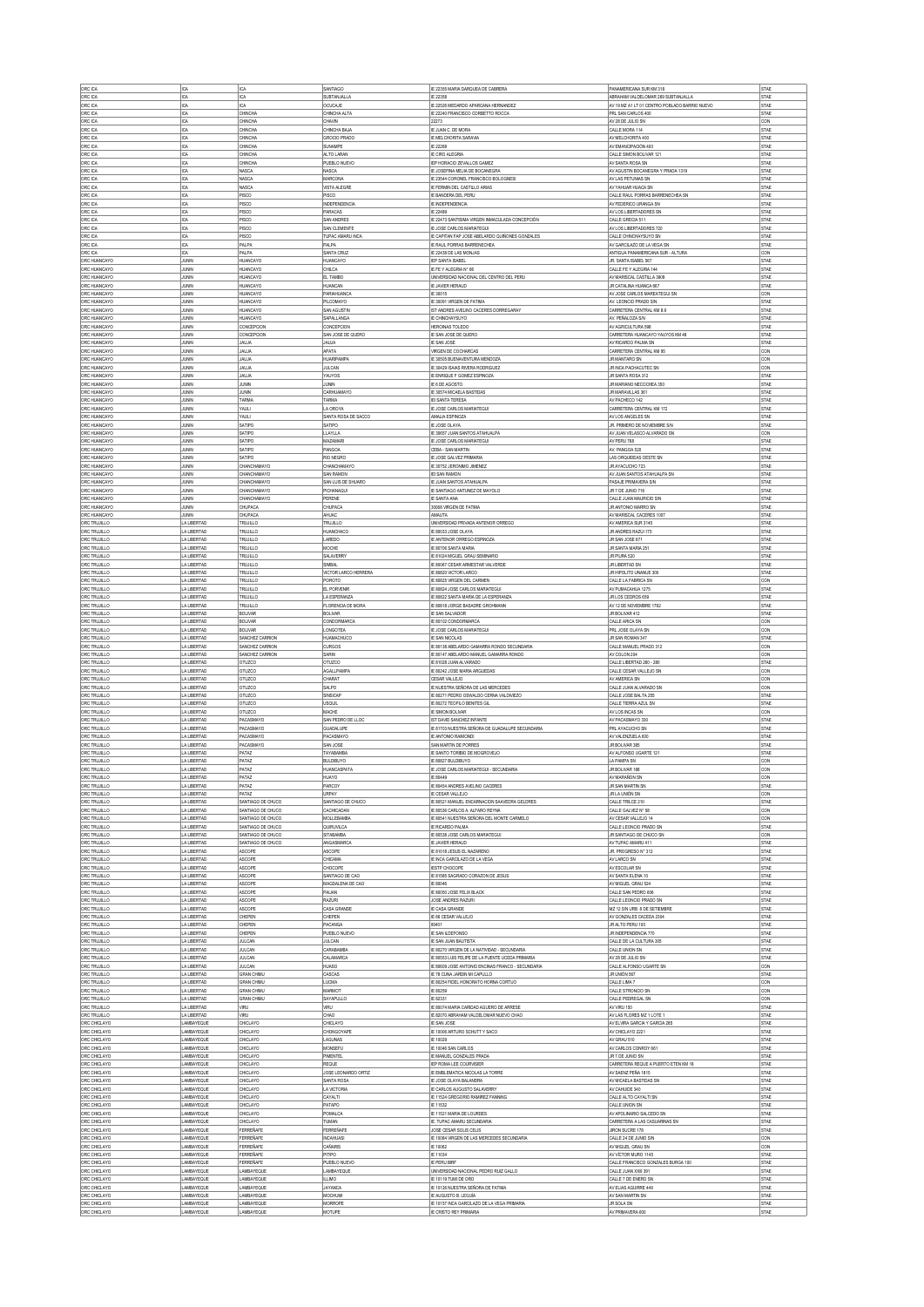| ORC CHICLAYO<br>ORC CHICLAYO                                     | LAMBAYEQUE<br>LAMBAYEQUE       | LAMBAYEQUE<br>LAMBAYEQUE                           | OLMOS<br>PACORA                          | IE CAP EP JULIO PONCE ALTUNEZ DE MAYOLO<br>IE SAN PABLO                        | CALLE SANTO DOMINGO 112<br>CALLE MARISCAL CASTILLA SN              | STAE<br>STAE        |
|------------------------------------------------------------------|--------------------------------|----------------------------------------------------|------------------------------------------|--------------------------------------------------------------------------------|--------------------------------------------------------------------|---------------------|
| ORC CHICLAYO                                                     | LAMBAYEQUE                     | LAMBAYEQUE                                         | SALAS                                    | E JORGE CHAVEZ                                                                 | CALLE EL ZUNE SN                                                   | STAE                |
| ORC CHICLAYO                                                     | LAMBAYEQUE                     | LAMBAYEQUE                                         | SAN JOSE                                 | E 10222 ELVIRA GARCIA Y GARCIA                                                 | AV AUGUSTO B. LEGUIA SN                                            | STAE                |
| ORC CHICLAYC                                                     | LAMBAYEQUE                     | LAMBAYEQUE                                         | <b>TUCUME</b>                            | E FEDERICO VILLARREA                                                           | CALLE UNION SN                                                     | STAE                |
| PUNTO FOCAL LIMA METROPOLITANA<br>PUNTO FOCAL LIMA METROPOLITANA | LIMA<br>LIMA                   | <b>LIMA</b><br>LIMA                                | LIMA.<br>ANCON                           | E EMBLEMATICA HIPOLITO UNANUE<br>E 3098 CESAR VALLEJO                          | AV FLVIRA GARCIA Y GARCIA SN<br>AV. B S/N LOS ROSALES              | <b>STAE</b><br>STAE |
| PUNTO FOCAL LIMA METROPOLITANA                                   | LIMA                           | <b>LIMA</b>                                        | <b>ATE</b>                               | IE 0025 SAN MARTIN DE PORRES                                                   | AV PROGRESO SN                                                     | <b>STAE</b>         |
| PUNTO FOCAL LIMA METROPOLITANA                                   | LIMA                           | LIMA                                               | BREÑA                                    | E EMBLEMATICA MARIANO MELGAR                                                   | PSJE MARIANO MELGAR 155                                            | STAE                |
| PUNTO FOCAL LIMA METROPOLITANA<br>PUNTO FOCAL LIMA METROPOLITANA | LIMA<br>LIMA                   | LIMA<br>LIMA                                       | CARABAYLLO<br>COMAS                      | IE 2037 CIRO ALEGRIA<br>IE ESTADOS UNIDOS                                      | AV TUPAC AMARU SN<br>AV MAESTRO PERUANO SN                         | <b>STAE</b><br>STAE |
| PUNTO FOCAL LIMA METROPOLITANA                                   | LIMA                           | <b>LIMA</b>                                        | CHACLACAYO                               | F 1199 MARISCAL RAMON CASTILLA                                                 | AV UNION SN                                                        | STAE                |
| PUNTO FOCAL LIMA METROPOLITANA                                   | LIMA                           | LIMA                                               | CHORRILLOS                               | E 6085 BRIGIDA SILVA DE OCHO/                                                  | AV ESCUELA MILITAR 851                                             | STAE                |
| PUNTO FOCAL LIMA METROPOLITANA<br>PUNTO FOCAL LIMA METROPOLITANA | LIMA<br>LIMA                   | <b>LIMA</b><br>LIMA                                | LA VICTORIA<br>LA MOLINA                 | IE EMBLEMATICA ISABEL LA CATOLICA<br>E 1235 UNION LATINO AMERICANA             | AV ISABEL LA CATOLICA 872<br>CALLE LA CULTURA SN                   | <b>STAE</b><br>STAE |
| PUNTO FOCAL LIMA METROPOLITANA                                   | LIMA                           | LIMA                                               | LINCE                                    | E 1070 EMBLEMATICA MELITON CARVAJAL                                            | AV LEONIDAS YEROVI 2120                                            | STAE                |
| PUNTO FOCAL LIMA METROPOLITANA                                   | LIMA                           | LIMA                                               | LURIGANCHO                               | IE 1190 FELIPE HUAMAN POMA DE AYALA                                            | AV. INDEPENDENCIA SN                                               | <b>STAE</b>         |
| PUNTO FOCAL LIMA METROPOLITANA<br>PUNTO FOCAL LIMA METROPOLITANA | LIMA<br>LIMA                   | LIMA<br>LIMA                                       | <b>ITIRN</b><br>MAGDALENA DEL MAR        | 7098 RODRIGO LARA BONILLA<br>IE EMBLEMATICA MIGUEL GRAU                        | AV JORGE BASADRE GROHMANN SN<br>JR LIBERTAD 1025                   | STAE<br>STAE        |
| PUNTO FOCAL LIMA METROPOLITANA                                   | LIMA                           | LIMA                                               | <b>MIRAFLORES</b>                        | E 6050 EMBLEMATICA JUANA ALARCO DE DAMMERT SECUNDARIA                          | AV ALFREDO BENAVIDES 2315                                          | STAE                |
| PUNTO FOCAL LIMA METROPOLITANA                                   | LIMA                           | LIMA                                               | PACHACAMAC                               | EP SEÑOR DE LA ASCENSION                                                       | AV LA UNION SN R13 LT 17 C                                         | STAE                |
| PUNTO FOCAL LIMA METROPOLITANA<br>PUNTO FOCAL LIMA METROPOLITANA | LIMA<br>LIMA                   | LIMA<br>LIMA                                       | PUEBLO LIBRE<br>PUCUSANA                 | IE 1103 EMBLEMATICA ELVIRA GARCIA Y GARCIA<br>IE MANUEL SCORZA                 | AV DEL RIO 155<br>MZ D SN                                          | STAE<br>STAE        |
| PUNTO FOCAL LIMA METROPOLITANA                                   | LIMA                           | LIMA                                               | PUENTE PIEDRA                            | E 3071 MANUEL TOBIAS GARCIA CERRON                                             | CALLE 9 DEJUNIO SN                                                 | STAE                |
| PUNTO FOCAL LIMA METROPOLITANA                                   | LIMA                           | LIMA                                               | PUNTA HERMOSA                            | E 6030 VICTOR ANDRES BELAUNDE DIEZ CANSECO                                     | AV GASTON GARCIA RADA SN                                           | STAE                |
| PUNTO FOCAL LIMA METROPOLITANA<br>PUNTO FOCAL LIMA METROPOLITANA | LIMA<br>LIMA                   | LIMA<br>LIMA                                       | PUNTA NEGRA<br>RIMAC                     | E 6027 CAP FAP RUDY ECHEGARAY FAJARDO<br>E RICARDO BENTIN SECUNDARIA           | AV EL ATUN SN<br>AV RICARDO BENTIN SN                              | STAE<br>STAE        |
| PUNTO FOCAL LIMA METROPOLITANA                                   | LIMA                           | LIMA                                               | SAN BARTOLO                              | E VICTOR MORON MUÑOZ                                                           | AV SAN JOSE SN                                                     | STAE                |
| PUNTO FOCAL LIMA METROPOLITANA                                   | LIMA                           | <b>LIMA</b>                                        | SAN ISIDRO                               | <b>E EMBLEMATICA ALFONSO UGARTE</b>                                            | AV PASEO DE LA REPUBLICA 3530                                      | <b>STAE</b>         |
| PUNTO FOCAL LIMA METROPOLITANA<br>PUNTO FOCAL LIMA METROPOLITANA | LIMA<br>LIMA                   | LIMA<br><b>LIMA</b>                                | BARRANCO<br>SAN MARTIN DE PORRES         | 051 MERCEDES INDACOCHEA<br>E EMBLEMATICA JOSE GRANDA                           | AV PANAMERICANA SUR 386<br>AV UNIVERSITARIA 222                    | STAE<br><b>STAE</b> |
| PUNTO FOCAL LIMA METROPOLITANA                                   | LIMA                           | LIMA                                               | SAN MIGUEL                               | IE 1087 GENERAL ROQUE SAENZ PEÑA                                               | AV LA PAZ 675                                                      | STAE                |
| PUNTO FOCAL LIMA METROPOLITANA                                   | LIMA                           | <b>LIMA</b>                                        | SANTA MARIA DEL MAR                      | EP PARROQUIAL LA RESURRECCION DEL SEÑOR                                        | PARQUE CENTRAL 1 MZ C LT 2                                         | <b>STAE</b>         |
| PUNTO FOCAL LIMA METROPOLITANA                                   | LIMA                           | LIMA                                               | SANTA ROSA                               | E 8187 LA ARBOLEDA                                                             | CALLE MZ G - LT 1                                                  | STAE                |
| PUNTO FOCAL LIMA METROPOLITANA<br>PUNTO FOCAL LIMA METROPOLITANA | LIMA<br>LIMA                   | <b>LIMA</b><br>LIMA                                | SANTIAGO DE SURCO<br>SURQUILLO           | IE TEC. FAP. MANUEL POLO JIMENEZ<br>E LA DIVINA PROVIDENCIA                    | JR TENENTE CORONEL FAP JORGE CHAMOD BIGGS<br>AV ANGAMOS ESTE 2296  | <b>STAE</b><br>STAE |
| PUNTO FOCAL LIMA METROPOLITANA                                   | LIMA                           | <b>LIMA</b>                                        | VILLA MARIA DEL TRIUNFO                  | IE 7054 VILLA MARIA DEL TRIUNFO                                                | AV VILLA MARIA 800                                                 | <b>STAE</b>         |
| PUNTO FOCAL LIMA METROPOLITANA                                   | LIMA                           | LIMA                                               | <b>JESUS MARV</b>                        | E TERESA GONZALES DE FANNING - PRIMARIA                                        | HUSARES DE JUNN 1257                                               | STAE                |
| PUNTO FOCAL LIMA METROPOLITANA<br>PUNTO FOCAL LIMA METROPOLITANA | LIMA<br>LIMA                   | LIMA<br>LIMA                                       | INDEPENDENCIA<br>EL AGUSTINO             | IE 3049 IMPERIO DEL TAHUANTISUYO<br>IE JOSE CARLOS MARIATEGUI                  | AV HURIN CUZCO SI<br>AV. RIVA AGÜERO 1758                          | STAE<br>STAE        |
| PUNTO FOCAL LIMA METROPOLITANA                                   | LIMA                           | <b>I MA</b>                                        | SAN JUAN DE MRAFLORES                    | <b>E SAN JUAN</b>                                                              | AV GULLERMO BILLINGHURST 812                                       | STAE                |
| PUNTO FOCAL LIMA METROPOLITANA                                   | LIMA                           | LIMA                                               | SAN JUAN DE LURIGANCHO                   | E EMBLEMATICA ANTENOR ORREGO ESPINOZA                                          | AV GRAN CHIMU SN                                                   | STAE                |
| PUNTO FOCAL LIMA METROPOLITANA<br>PUNTO FOCAL LIMA METROPOLITANA | LIMA<br>LIMA                   | LIMA<br>LIMA                                       | SAN LUIS<br><b>CIENEGUILLA</b>           | IE LOS EDUCADORES<br>IE JESUS SACRAMENTADO                                     | AV DEL AIRE 1249<br>AV NUEVA TOLEDO SN LOTE 103                    | STAE<br>STAE        |
| PUNTO FOCAL LIMA METROPOLITANA                                   | LIMA                           | LIMA                                               | SAN BORJA                                | E ROMEO LUNA VICTORIA                                                          | AV EDUARDO ORDOÑEZ 300                                             | STAE                |
| PUNTO FOCAL LIMA METROPOLITANA                                   | LIMA                           | LIMA                                               | VILLA EL SALVADOR                        | E 6065 PERU INGLATERRA                                                         | AV SANTA ROSA SN                                                   | STAE                |
| PUNTO FOCAL LIMA METROPOLITANA<br>PUNTO FOCAL LIMA METROPOLITANA | LIMA<br>LIMA                   | LIMA<br>LIMA                                       | LOS OLIVOS<br>SANTA ANITA                | IE 2078 NUESTRA SEÑORA DE LOURDES<br>IE 107 DANIEL ALCIDES CARRION             | CALLE SAN HERNAN SN<br>AV LOS CHANCAS CDR 3                        | STAE<br>STAE        |
| ORC LIMA                                                         | LIMA                           | <b>CAJATAMRO</b>                                   | CAJATAMBO                                | E 20001                                                                        | JR 28 DE JULIO SN                                                  | CON                 |
| ORC LMA                                                          | LIMA                           | CAJATAMBO                                          | <b>HUANCAPON</b>                         | E INTEGRADA 20012                                                              | JR LEONCIO PRADO SN                                                | CON                 |
| ORC LIMA                                                         | LIMA                           | CANTA                                              | CANTA                                    | E GABRIEL MORENO                                                               | AV 26 DE JUNIO SN                                                  | STAE                |
| ORC LMA<br>ORC LIMA                                              | LIMA<br>LIMA                   | CANTA<br>HUAURA                                    | SANTA ROSA DE QUIVES<br><b>HUACHO</b>    | E 20293 SANTA ROSA DE YANGAS<br>IE 20827 MERCEDES INDACOCHEA LOZANO            | CARRETERA LIMA CANTA KM 56 - YANGAS<br>AV. MERCEDES INDACOCHEA 657 | STAE<br>STAE        |
| ORC LMA                                                          | LIMA                           | <b>HUAURA</b>                                      | <b>HUALMAY</b>                           | E 20320 DOMINGO MANDAMIENTO SIPAN                                              | CALLE MARIA PARADO DE RELLIDO SN                                   | STAE                |
| ORC LIMA                                                         | LIMA                           | HUAURA                                             | <b>HUAURA</b>                            | E 20334 GENERALISIMO DON JOSE DE SAN MARTIN                                    | AV SAN FRANCISCO 250                                               | STAE                |
| ORC LMA<br>ORC LIMA                                              | LIMA<br>LIMA                   | <b>HUAURA</b><br><b>HUAURA</b>                     | SANTA MARV<br>SAYAN                      | LUIS FABIO XAMMAR JURADO<br>E 20351 JESUS ELIAS IPINZE JORDAN                  | CARRETERA PANAMERICANA NORTE KM 1450<br>AV. BARTOLOME SUAREZ 174   | <b>STAE</b><br>STAE |
| ORC LIMA                                                         | LIMA                           | <b>HUAROCHIRI</b>                                  | MATUCANA                                 | E 20567 RICARDO BENTIN                                                         | AV PLAZA INDEPENDENCIA                                             | <b>STAE</b>         |
| ORC LMA                                                          | LIMA                           | HUAROCHIR                                          | RICARDO PALMA                            | E. I.E 20955 MONITOR HUASCAR                                                   | AV LOS CIPRESES SN                                                 | STAE                |
| ORC LMA<br>ORC LIMA                                              | LIMA<br>LIMA                   | <b>HUAROCHIRI</b><br>HUAROCHIR                     | SAN ANTONIO<br>SAN MATEO                 | IE SAN ANTONIO DE JICAMARCA<br>SAN MATEO DE HUANCHOF                           | JR TUPAC YUPANQUI MZ H LT 4 PEGREGAL BAJO<br><b>JR LIMA 800</b>    | CON<br>STAE         |
| ORC LMA                                                          | LIMA                           | HUAROCHIRI                                         | SANTA EULALIA                            | 20605 VIRGEN DEL CARMEN                                                        | AV SAN MARTIN 2852                                                 | STAE                |
| ORC LIMA                                                         | LIMA                           | <b>HUARA</b>                                       | HUARAL                                   | IE NUESTRA SEÑORA DEL CARMEN                                                   | AV. 2 DE MAYO 101                                                  | <b>STAE</b>         |
| ORC LMA                                                          | LIMA<br>LIMA                   | <b>HI IARAI</b><br><b>HUARAL</b>                   | <b>AUCALLAMA</b>                         | IE 20386 JORGE BASADRE GROHMANN                                                | AV SAN JOSE SN                                                     | STAE<br>STAE        |
| ORC LIMA<br>ORC LIMA                                             | LIMA                           | BARRANCA                                           | CHANCAY<br>BARRANCA                      | IE. 20390 HORTENCIA DULANTO DE LAS CASAS<br>CEBA - VENTURA CCALAMAQUI          | CALLE 28 DE JULIO 298<br>JR SAENZ PEÑA SUR 389                     | STAE                |
| ORC LIMA                                                         | LIMA                           | <b>BARRANCA</b>                                    | PARAMONGA                                | CEP DIVINO CORAZON DE JESUS                                                    | AV JOSE CORREA 351                                                 | STAE                |
| ORC LIMA                                                         | LIMA                           | <b>BARRANCA</b>                                    | <b>PATIVILCA</b>                         | IE 20504 SAN JERONIMO                                                          | AV REPUBLICA DE VENEZUELA SN                                       | STAE                |
| ORC LMA<br>ORC LMA                                               | LIMA<br>LIMA                   | BARRANCA<br>OYON                                   | SUPE<br>OYON                             | IE FRANCISCO VIDAL LAOS<br>20066 SIMON BOLIVAR                                 | JR CORDOVA 170<br>JR SAN JUAN SN                                   | STAE<br>STAE        |
| ORC LIMA                                                         | LIMA                           | OYON                                               | CALUUL                                   | IE 20045 SAN JUAN BAUTISTA                                                     | AV 28 DE JULIO SN                                                  | CON                 |
| ORC LMA                                                          | LIMA                           | OYON                                               | PACHANGARA                               | E 20075                                                                        | AV LARCO HERRERA 305                                               | STAE                |
| ORC LMA<br>PUNTO FOCAL CAÑETE                                    | LIMA<br>LIMA                   | OYON<br>CAÑETE                                     | COCHAMARCA<br>SAN VICENTE DE CAÑETE      | IE 20047 SANTO TOMÁS DE COCHAMARCA<br>IE 20189 NUESTRA SEÑORA DE LA CONCEPCION | AV AMARGURA SN<br>AV LOS LIBERTADORES 1410                         | CON<br>STAE         |
| PUNTO FOCAL CAÑETE                                               | LIMA                           | CAÑETE                                             | CHILCA                                   | IE 20135                                                                       | JR SALAVERRY SN                                                    | <b>STAE</b>         |
| PUNTO FOCAL CAÑETE                                               | LIMA                           | CAÑETE                                             | <b>IMPERIAL</b>                          | EP IMPERIAL CNI                                                                | AV EVITAMIENTO SN                                                  | STAE                |
| PUNTO FOCAL CAÑETE<br>PUNTO FOCAL CAÑETE                         | LIMA<br>LIMA                   | CAÑETE<br>CAÑETE                                   | MALA<br>NUEVO IMPERIAL                   | IE 21015<br>AUGUSTO B. LEGUIA                                                  | CALLE CORONEL CASTILLA 151<br>JR MANCHEGO MUÑOZ 274                | <b>STAE</b><br>STAE |
| PUNTO FOCAL CAÑETE                                               | LIMA                           | CAÑETE                                             | QULMANA                                  | E 20178 SANTA ROSA DE LIMA                                                     | JR AYACUCHO 487                                                    | STAE                |
| PUNTO FOCAL CAÑETE                                               | LIMA                           | CAÑETE                                             | SAN LUIS                                 | E SAN LUIS                                                                     | CALLE COMERCIO SN                                                  | STAE                |
| PUNTO FOCAL CAÑETE<br>PUNTO FOCAL CAÑETE                         | LIMA<br>LIMA                   | CAÑETE<br>YAUYOS                                   | <b>ASIA</b><br>YAUYOS                    | IE 20123<br>E SANTO DOMINGO                                                    | AV LOS INCAS 400<br>JR JORGE CHAVEZ 243                            | <b>STAE</b><br>CON  |
| PUNTO FOCAL CAÑETE                                               | LIMA                           | YAUYOS                                             | CACRA                                    | IE 20693                                                                       | PLAZA DE ARMAS SN                                                  | CON                 |
| PUNTO FOCAL CAÑETE                                               | LIMA                           | YAUYOS                                             | CARANA                                   | IEI 20694 APOSTOL SANTIAGO - CARANIA                                           | <b>JR LIMA SN</b>                                                  | CON                 |
| PUNTO FOCAL CAÑETE<br>PUNTO FOCAL CAÑETE                         | LIMA<br>LIMA                   | YAUYOS<br>YAUYOS                                   | CHOCOS<br><b>HUAMPARA</b>                | 20137 SAN CRISTOBAL DE CHOCOS<br>IE 20699                                      | CALLE LIMA SN<br>COMUN CHACRA SN                                   | CON<br>CON          |
| PUNTO FOCAL CAÑETE                                               | LIMA                           | YAUYOS                                             | <b>MIRAFLORES</b>                        |                                                                                | CALLE PUEBLO LIBRE SN                                              | CON                 |
| PUNTO FOCAL CAÑETE                                               | LIMA                           | YAUYOS                                             |                                          | E 20713                                                                        |                                                                    |                     |
| PUNTO FOCAL CAÑETE<br>PUNTO FOCAL CAÑETE                         | LIMA                           |                                                    | OMAS                                     | IE SAN JERONIMO DE OMAS                                                        | PRL SALINAS COSSIO SN                                              | CON                 |
|                                                                  |                                | YAUYOS                                             | TAURPAMPA                                | IE 20734                                                                       | CALLE DESAMPARADOS SN                                              | CON                 |
|                                                                  | LIMA<br>LORETO                 | YAUYOS<br>MAYNAS                                   | <b>VIÑAC</b><br><b>IQUITOS</b>           | IEP SANTIAGO DE VIÑAC                                                          | PRL HUANUCO SN<br>JR PUTUMAYO 966                                  | CON<br>STAE         |
| ORC IQUITOS<br>ORC IQUITOS                                       | LORETO                         | MAYNAS                                             | ALTO NANAY                               | E COLEGIO COOPERATIVO CESAR VALLEJO<br>IE 60189                                | AV PRMAVERA SN                                                     | CON                 |
| ORC IQUITOS                                                      | LORETO                         | <b>MAYNAS</b>                                      | FERNANDO LORES                           | EP 60039                                                                       | CALLE AMAZONAS 508                                                 | STAE                |
| ORC IQUITOS<br>ORC IQUITOS                                       | LORETO<br>LORETO               | MAYNAS<br>MAYNAS                                   | <b>LAS AMAZONAS</b><br><b>PUNCHANA</b>   | POLI DEPORTIVO MUNICIPAL<br>E TENIENTE MANUEL CLAVERO MUGA                     | JR. MALECON SN<br>CALLE TRUJILLO 745                               | CON<br>STAE         |
| ORC IQUITOS                                                      | LORETO                         | MAYNAS                                             | BELEN                                    | IE 60993 RAMON CASTILLA Y MARQUESADO                                           | AV GLIARDIA REPUBLICANA 100                                        | STAE                |
| ORC IQUITOS                                                      | LORETO                         | MAYNAS                                             | SAN JUAN BAUTISTA                        | E COLEGIO NACIONAL IQUITOS                                                     | AV ABELARDO QUIÑONES KM 1.5                                        | STAE                |
| ORC IQUITOS<br>ORC IQUITOS                                       | LORETO<br>LORETO               | ALTO AMAZONAS<br>ALTO AMAZONAS                     | YURMAGUAS<br><b>BALSAPUERTO</b>          | IEP INDUSTRIAL N° 029<br>EBR BALSAPUERTO                                       | CALLE ALFONSO UGARTE 916<br>CALLE 7 DE FEBRERO SN                  | <b>STAE</b><br>CON  |
| ORC IQUITOS                                                      | LORETO                         | ALTO AMAZONAS                                      | <b>JEBEROS</b>                           | EPVA JEBEROS                                                                   | CALLE PASTAZA SN                                                   | CON                 |
| ORC IQUITOS                                                      | LORETO                         | ALTO AMAZONAS                                      | LAGUNAS                                  | EP N° 62017                                                                    | FRENTE A LA PLAZA DE ARMAS                                         | STAE                |
| ORC IQUITOS<br>ORC IQUITOS                                       | LORETO<br>LORETO               | ALTO AMAZONAS<br>ALTO AMAZONAS                     | SANTA CRUZ<br>TENIENTE CESAR LOPEZ ROJAS | <b>IE SANTA CRUZ</b><br>LE.P. - E.B.R. SHUCUSHYACU                             | CALLE CABO REYES SN<br>CALLE TENENTE CESAR LOPEZ ROJAS SN          | <b>STAE</b><br>CON  |
| ORC IQUITOS                                                      | LORETO                         | LORETO                                             | NAUTA                                    | E 60520 MIGUEL GRAU SEMINARIO                                                  | JR TARAPACA SN                                                     | <b>STAE</b>         |
| ORC IQUITOS                                                      | LORETO                         | LORETO                                             | URARINAS                                 | E 60594 JOSE ABELARDO QUIÑONES GONZALES                                        | CALLE QUIÑONES SN<br>CALLE RALL HIJALINGA SN                       | CON                 |
| ORC IQUITOS<br>ORC IQUITOS                                       | LORETO<br>LORETO               | LORETO<br>REQUENA                                  | <b>TROMPETEROS</b><br>REQUENA            | IE 60904 TENIENTE CESAR LOPEZ ROJAS<br>EPE PADRE AGUSTIN LOPEZ PARDO           | CALLE MARTIRES DEL PETROLEO SN                                     | STAE<br>STAE        |
| ORC IQUITOS                                                      | LORETO                         | REQUENA                                            | CAPELO                                   | <b>IEPPSM NARCISO GIRBAL</b>                                                   | CALLE JESUS DE PRADA SN                                            | CON                 |
| ORC IQUITOS                                                      | LORETO                         | REQUENA                                            | EMLIO SAN MARTIN                         | EPM Nº60616                                                                    | CALLE SARGENTO LORES SN                                            | CON                 |
| ORC IQUITOS<br>ORC IQUITOS                                       | LORETO<br>LORETO               | REQUENA<br>REQUENA                                 | SAQUENA<br>JENARO HERRERA                | LE.P.IN*278 BAGAZAN GOTITAS DE ESPERANZA<br>301                                | CALLE AREQUIPA SN<br>CALLE ANGAMOS SN                              | CON<br>CON          |
| ORC IQUITOS                                                      | LORETO                         | UCAYALI                                            | CONTAMANA                                | IEE GENARO HERRERA                                                             | CALLE ALBERTO ANGULO SN                                            | STAE                |
| ORC IQUITOS                                                      | LORETO                         | UCAYALI                                            | VARGAS GUERRA                            | IEP 64261                                                                      | <b>JR ZAPATA SN</b>                                                | CON                 |
| ORC IQUITOS<br>ORC IQUITOS                                       | LORETO<br>LORETO               | UCAYALI<br>UCAYALI                                 | PAMPA HERMOSA<br>SARAYACU                | IEP 64240<br>64284 DOS DE MAYO                                                 | CALLE ATAHUALPA SN<br>JR CELSO SOTOMARINO SN                       | CON<br>CON          |
| ORC IQUITOS                                                      | LORETO                         | MARISCAL RAMON CASTILLA                            | RAMON CASTILLA                           | EEPS MIGUEL ACOSTA OYARCE                                                      | CALLE RAMON CASTILLA 324                                           | STAE                |
| ORC IQUITOS                                                      | LORETO                         | MARISCAL RAMON CASTILLA                            | PEBAS                                    | EPSM 60678 YRAIDA ROJAS REGRA                                                  | CALLE IQUITOS SN                                                   | CON                 |
| ORC IQUITOS<br>ORC IQUITOS                                       | LORETO<br>LORETO               | MARISCAL RAMON CASTILLA<br>MARISCAL RAMON CASTILLA | <b>YAVARI</b><br>SAN PABLO               | IEPSM 60276 EUGENIO RIVERA LOPEZ PRIMARIA<br>IE EL AMAUTA                      | CALLE PROGRESO CUARTA CUADRA SN<br>CALLE SAN JOSE SN               | CON<br>CON          |
| ORC IQUITOS                                                      | LORETO                         | DATEM DEL MARAÑON                                  | <b>BARRANCA</b>                          | LE.P.I. 62032 ARCENIO SANTILLAN PEÑA                                           | JR AMAZONAS 438                                                    | STAE                |
| ORC IQUITOS                                                      | LORETO                         | DATEM DEL MARAÑON                                  | ANDOAS                                   | EP 601529 NUEVO PORVENIR                                                       | <b>BAHIA S/N</b>                                                   | CON                 |
| ORC IQUITOS                                                      | LORETO<br>LORETO               | DATEM DEL MARAÑON<br>DATEM DEL MARAÑON             | CAHUAPANAS<br>MANSERICHE                 | EGP N° 62105<br>ANDRES AVELINO CACERES                                         | JR CAHUAPANAS SN<br>AV PRINCIPAL SN                                | CON<br>CON          |
| ORC IQUITOS<br>ORC IQUITOS                                       | LORETO                         | DATEM DEL MARAÑON                                  | <b>MORONA</b>                            | IEP N° 62130                                                                   | CALLE PROGRESO SN                                                  | CON                 |
| ORC IQUITOS                                                      | LORETO                         | PUTUMAYO                                           | PUTUMAYO                                 | IST 60092 PADRE MEDARDO ANDRE                                                  | CALLE SANTA ROSA SN                                                | CON                 |
| PUNTO FOCAL MADRE DE DIOS<br>PUNTO FOCAL MADRE DE DIOS           | MADRE DE DIOS<br>MADRE DE DIOS | TAMBOPATA<br>TAMBOPATA                             | TAMBOPATA<br><b>LAS PIEDRAS</b>          | LE E DOS DE MAYO<br>IE 52015 JORGE CHAVEZ RENGIFO PRIMARIA                     | AV DOS DE MAYO SN<br>AV MADRE DE DIOS SN                           | STAE<br><b>STAE</b> |
| PUNTO FOCAL MADRE DE DIOS                                        | MADRE DE DIOS                  | MANU                                               | MANU                                     | EBR JOSE CARLOS MARIATEGUI                                                     | AV ESPERANZA SN                                                    | CON                 |
| PUNTO FOCAL MADRE DE DIOS                                        | MADRE DE DIOS                  | MANU                                               | MADRE DE DIOS                            | B.R. N 52079 BOCA COLORADO                                                     | JR MADRE DE DIOS SN                                                | STAE                |
| PUNTO FOCAL MADRE DE DIOS<br>PUNTO FOCAL MADRE DE DIOS           | MADRE DE DIOS<br>MADRE DE DIOS | TAHUAMANU<br>TAHLIAMANI                            | <b>IÑAPARI</b><br><b>IRFRIA</b>          | E Nº 53003 ELENA BERTHA<br>52085 TUPAC AMARU II                                | AV LEON VELARDE SN<br>CALLE MOCOPATA SN                            | STAE<br>STAE        |
| PUNTO FOCAL MADRE DE DIOS                                        | MADRE DE DIOS                  | TAHUAMANU                                          | TAHUAMANU                                | B.R. OLLANTA HUMALA TASSO                                                      | AV VICTOR CUEVA TAMAYO SN                                          | STAE                |
| PUNTO FOCAL MOQUEGUA                                             | MOQUEGUA                       | MARISCAL NIETO                                     | MOQUEGUA                                 | E SIMON BOLIVAR                                                                | AV 25 DE NOVIEMBRE SN                                              | STAE                |
| PUNTO FOCAL MOQUEGUA<br>PUNTO FOCAL MOQUEGUA                     | MOQUEGUA<br>MOQUEGUA           | MARISCAL NIETO<br>MARISCAL NIETO                   | SAN CRISTOBAL<br><b>TORATA</b>           | CESAR VALLEJO<br>E JOSE CARLOS MARIATEGUI -PRIMARIA                            | AREQUIPA SN<br>CALLE CORONEL LA TORRE SN                           | CON<br>STAE         |
| PUNTO FOCAL MOQUEGUA<br>PUNTO FOCAL MOQUEGUA                     | MOQUEGLIA<br>MOQUEGUA          | GENERAL SANCHEZ CERRO<br>GENERAL SANCHEZ CERRO     | OMATE<br>COALAQUE                        | IE MARISCAL DOMNGO NIETO<br>SAN PEDRO                                          | CALLE 3 DE ABRIL 404<br>CALLE MOQUEGUA SN                          | STAE<br>CON         |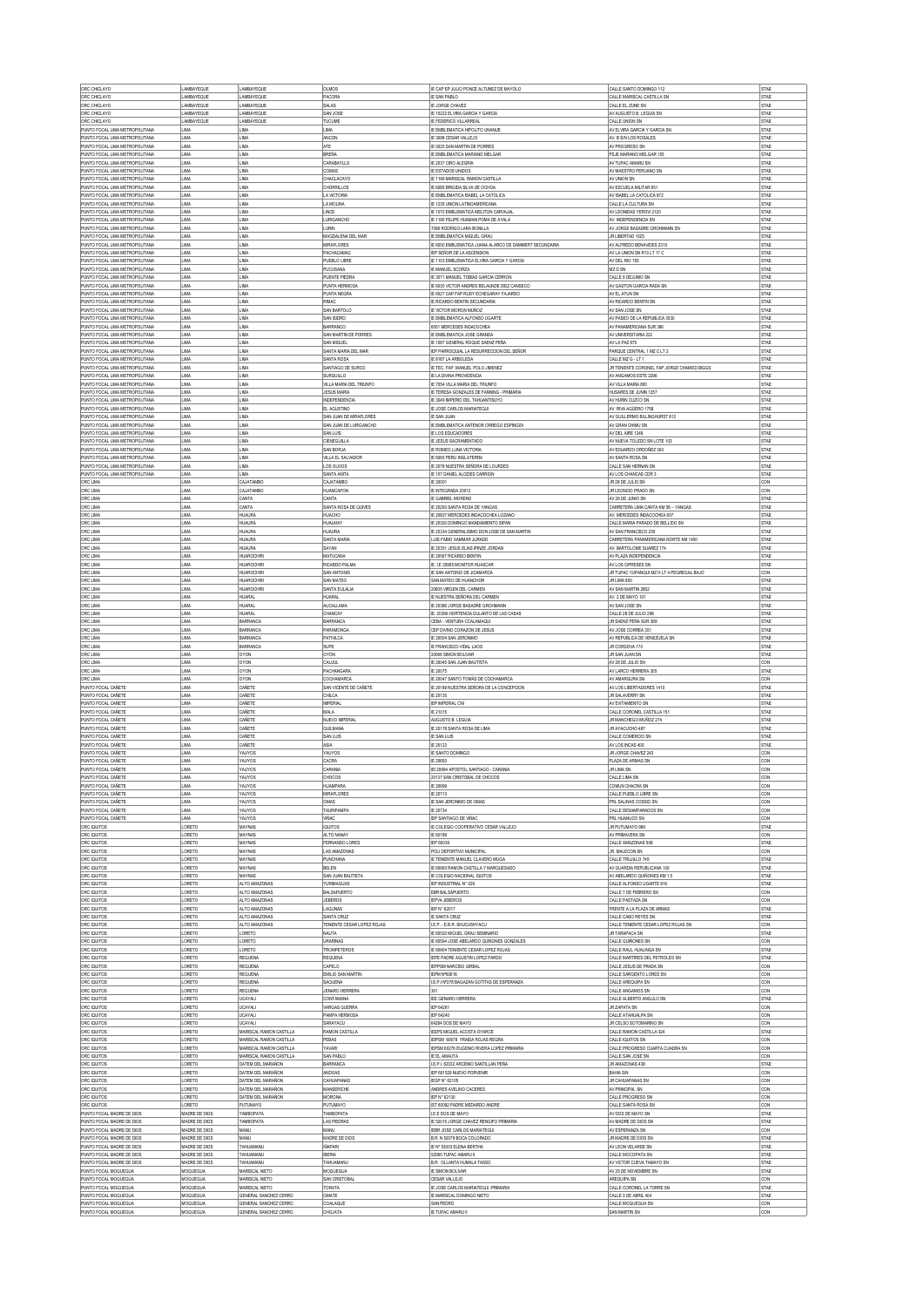| PUNTO FOCAL MOQUEGUA                         | MOQUEGUA                                      | GENERAL SANCHEZ CERRO<br>GENERAL SANCHEZ CERRO | <b>LLOQUE</b>                              | IE ELIAS AGUIRRE ROMERO                                                              | PSJE LAS NUECES SN<br>AV 28 DE JULIO 101                            | CON<br>CON                 |
|----------------------------------------------|-----------------------------------------------|------------------------------------------------|--------------------------------------------|--------------------------------------------------------------------------------------|---------------------------------------------------------------------|----------------------------|
| PUNTO FOCAL MOQUEGUA<br>PUNTO FOCAL MOQUEGUA | MOQUEGUA<br>MOQUEGUA                          | GENERAL SANCHEZ CERRO                          | PUQUINA<br><b>JBINAS</b>                   | IE 43081 HORACIO ZEVALLOS GAMEZ<br><b>JOSE CARLOS MARIATEGUI</b>                     | CALLE CONCEPCION SN                                                 | CON                        |
| PUNTO FOCAL MOQUEGUA                         | MOQUEGUA                                      | LO.                                            | LO                                         | ALMTE. MIGUEL GRAU SEMINARIO                                                         | AV PROMUVI II PAMPA INALAMBRICA SN                                  | STAE                       |
| PUNTO FOCAL PASCO<br>PUNTO FOCAL PASCO       | PASCO<br>PASCO                                | PASCO<br>PASCO                                 | CHAUPIMARCA<br><b>HUARIACA</b>             | IEE DANIEL ALCIDES CARRION<br><b>IE SAN JUAN BAUTISTA</b>                            | AV CIRCUNVALACION TUPAC AMARU 264<br>JR PROGRESO 100                | STAE<br><b>STAE</b>        |
| PUNTO FOCAL PASCO                            | PASCO                                         | PASCO                                          | PAUCARTAMBO                                | IEI ALFONSO UGARTE                                                                   | JR FRATERNIDAD 360                                                  | <b>STAE</b>                |
| PUNTO FOCAL PASCO                            | PASCO                                         | PASCO                                          | SAN FRANCISCO DE ASIS DE YARUSYACAN        | <b>IE SAN FRANCISCO DE ASIS</b>                                                      | PLAZA PRINCIPAL SN                                                  | CON                        |
| PUNTO FOCAL PASCO<br>PUNTO FOCAL PASCO       | PASCO<br>PASCO                                | PASCO<br>PASCO                                 | SIMON BOLIVAR<br>YANACANCHA                | IE 34032 EPM LOS MARTIRES DE RANCAS<br>IF 31775 ALMIRANTE GRAU                       | CALLE JUAN VELASCO ALVARADO SN<br><b>RESIDENCIA DE EMPLEADOS SN</b> | <b>STAE</b><br><b>STAE</b> |
| PUNTO FOCAL PASCO                            | PASCO                                         | DANIEL ALCIDES CARRION                         | YANAHUANCA                                 | IE 35004 SANTO DOMINGO SAVIO                                                         | JR SOLEDAD 170                                                      | STAE                       |
| PUNTO FOCAL PASCO<br>PUNTO FOCAL PASCO       | PASCO<br>PASCO                                | DANIEL ALCIDES CARRION<br>OXAPAMPA             | SANTA ANA DE TUSI<br><b>OXAPAMPA</b>       | IE GENERAL CORDOVA<br>IE 34622 LIBERTADOR MARISCAL CASTILLA                          | <b>BARRIO TUSICANCHA SN</b><br>JR MARISCAL CASTILLA SN              | CON<br>STAE                |
| PUNTO FOCAL PASCO                            | PASCO                                         | OXAPAMPA                                       | PUERTO RERMUDEZ                            | IE 34618 REMIGIO MORALES BERMUDEZ                                                    | AV REMIGIO MORALES BERMUDEZ SN                                      | STAE                       |
| PUNTO FOCAL PASCO                            | PASCO                                         | <b>OXAPAMPA</b>                                | CONSTITUCION                               | 34350 LOS LIBERTADORES                                                               | CIUDAD CONSTITUCIONAL                                               | STAE                       |
| ORC PIURA<br>ORC PIURA                       | PIURA<br>PIURA                                | PILIRA<br>PIURA                                | PIURA<br>CASTILLA                          | <b>IE SAN MIGUEL</b><br>IE. MIGUEL CORTEZ DEL CASTILLO                               | AV SAN MARTIN 900<br>AV PROGRESO 1732                               | STAE<br>STAE               |
| ORC PIURA                                    | PIURA                                         | PIURA                                          | CATACAOS                                   | ILE Nº 14036 SAN MIGUEL ARCANGEL                                                     | JR AREQUIPA SN                                                      | <b>STAE</b>                |
| ORC PIURA                                    | PIURA                                         | PIURA                                          | LA ARENA                                   | MARIA AUXILIADORA                                                                    | PRL MOQUEGUA SN                                                     | STAE                       |
| ORC PIURA<br>ORC PIURA                       | PIURA<br>PIURA                                | PIURA<br>PIURA                                 | LA UNION<br><b>LAS LOMAS</b>               | I.E. HERMANOS MELENDEZ<br>IE 14132                                                   | JR. CHEPA SANTOS N° 505<br>JR ALFONSO UGARTE SN                     | STAE<br>STAE               |
| ORC PIURA                                    | PIURA                                         | PIURA                                          | TAMBO GRANDE                               | IE 15018 CORONEL ANDRES RAZURI                                                       | JR JORGE CHAVEZ 200                                                 | STAE                       |
| ORC PIURA                                    | <b>PIURA</b>                                  | PIURA                                          | CURA MORI                                  | <b>IE. FEDERICO VILLAREAL</b>                                                        | AV GRAU SN                                                          | STAE                       |
| ORC PIURA<br>ORC PIURA                       | PIURA<br>PIURA                                | PIURA<br>AYABACA                               | VEINTISEIS DE OCTUBRE<br>AYABACA           | IE NUESTRA SEÑORA DEL PERPETUO SOCORRO<br><b>IE SEÑOR CAUTIVO</b>                    | CALLE PAIMAS SN<br>CALLE LEONCIO PRADO SN                           | STAE<br>STAE               |
| ORC PIURA                                    | PIURA                                         | AYABACA                                        | <b>FRIAS</b>                               | IE 14325 MIGUEL ANSELMO CORDOVA CHUMACERO                                            | CALLE LIMA 100                                                      | STAE                       |
| ORC PIURA                                    | PIURA                                         | AYABACA                                        | PACAPAMPA                                  | <b>IE JORGE BASADRE</b>                                                              | CALLE PROGRESO SN                                                   | STAE                       |
| ORC PIURA<br>ORC PIURA                       | PIURA<br>PIURA                                | AYABACA<br>AYABACA                             | SUYO<br>PAIMAS                             | IE ALMRANTE MIGUEL GRAU<br>IE JUAN VELASCO ALVARADO                                  | AV LOMA LARGA SN<br>AV FERNANDO BELAUNDE TERRY SN                   | <b>STAE</b><br><b>STAE</b> |
| ORC PIURA                                    | PIURA                                         | HUANCABAMB/                                    | <b>IUANCABAMB</b>                          | <b>LE AGROPECUARIO N°13</b>                                                          | AV CENTENARIO SN                                                    | STAE                       |
| ORC PIURA                                    | PIURA                                         | <b>HUANCABAMBA</b>                             | <b>HUARMAC/</b>                            | <b>IE FRAY MARTIN DE PORRES</b>                                                      | CALLE SAN FRANCISCO DE ASIS 108                                     | <b>STAE</b>                |
| ORC PIURA<br>ORC PIURA                       | PIURA<br>PIURA                                | <b>HUANCABAMBA</b><br><b>HUANCABAMBA</b>       | SONDOR<br>SAN MIGUEL DE EL FAIQUE          | IE VRGEN DE LA ASUNCION<br><b>IE 14507</b>                                           | CALLE LOS JAZMINES SN<br>AV CIRCUNVALACION SN                       | STAE<br><b>STAE</b>        |
| ORC PIURA                                    | PIURA                                         | <b>MORROPON</b>                                | CHULUCANAS                                 | IE 33 AGROPECUARIO AMAUTA                                                            | AV RAMON CASTILLA SN                                                | <b>STAE</b>                |
| ORC PIURA                                    | PIURA                                         | <b>MORROPON</b>                                | <b>BUENOS AIRES</b>                        | IE 15023                                                                             | CERRO LA CRUZ CALLE 8 MZ 29                                         | <b>STAE</b>                |
| ORC PIURA<br>ORC PIURA                       | PIURA<br>PIURA                                | <b>MORROPON</b><br><b>MORROPON</b>             | CHALACO<br>MORROPON                        | IE 14668<br>IE ALMRANTE MIGUEL GRAU                                                  | CALLE GRAU SN<br>CALLE LIMA 520                                     | <b>STAE</b><br><b>STAE</b> |
| ORC PIURA                                    | PIURA                                         | <b>MORROPON</b>                                | SALITRAL                                   | IE. JORGE BASADRE                                                                    | CALLE RICARDO PALMA                                                 | STAE                       |
| ORC PIURA                                    | PIURA                                         | MORROPOL                                       | LA MATANZA                                 | IE 14643 SANTA ROSA DE LIMA                                                          | AV 28 DE JULIO                                                      | STAE                       |
| ORC PIURA<br>ORC PIURA                       | <b>PIURA</b><br>PIURA                         | <b>MORROPON</b><br><b>MORROPON</b>             | YAMANGO<br>SAN JUAN DE BIGOTE              | IE 14670 CARLOS ERNESTO GARCIA PINILLOS<br>IE JOSE CARLOS MARIATEGUI                 | AV PERU SN AAHH ENRIQUE LOPEZ ALBUJAR<br>CALLE EL COMPLEJO          | CON<br>CON                 |
| ORC PIURA                                    | PIURA                                         | PAITA                                          | PAITA                                      | IE 14743 SAGRADO CORAZON DE JESUS                                                    | MZ B LT 1 AV VICTOR RAUL HAYA DE LA TORRE                           | STAE                       |
| ORC PIURA                                    | PIURA                                         | PAITA                                          | LA HUACA                                   | IE MANUEL PIO DE ZUÑIGA Y RAMIREZ                                                    | CALLE LA CRUZ SN                                                    | STAE                       |
| ORC PIURA<br>ORC PIURA                       | <b>PIURA</b><br>PIURA                         | PAITA<br>PAITA                                 | COLAN<br>VICHAYA                           | <b>E MARISCAL CASTILLA</b><br>I.E. SALVADOR LA VALLE                                 | JR MARAVILLA 506<br>CALLE LIBERTAD SN                               | STAE<br>STAE               |
| ORC PIURA                                    | PIURA                                         | SULLANA                                        | <b>SULLANA</b>                             | IE FE Y ALEGRIA 18 - SECUNDARIA                                                      | AV AUGUSTO B LEGUIA 900 AH 9 DE OCTUBRE                             | STAE                       |
| ORC PIURA                                    | PIURA                                         | SULLANA                                        | <b>BELLAVISTA</b>                          | IE 14793 LUCIANO CASTILLO COLONNA                                                    | CALLE MADRE DE DIOS 600                                             | STAE                       |
| ORC PIURA<br>ORC PIURA                       | PIURA<br>PIURA                                | SULLANA<br>SULLANA                             | LANCONES<br>MARCAVELICA                    | IE JUAN JOSE FARFAN<br>IE ANDRES AVELINO CACERES                                     | CALLE SAN JUAN SN<br>JR RAMON CASTILLA                              | STAE<br>STAE               |
| ORC PIURA                                    | PIURA                                         | SULLANA                                        | MIGUEL CHECA                               | IE 14857 SAN MIGUEL ARCANGEL                                                         | AV PANAMERICANA 231                                                 | STAE                       |
| ORC PIURA                                    | PIURA                                         | SULLANA                                        | QUERECOTILLO                               | IE JOSE MARIA RAYGADA GALLO                                                          | AV JOSE MARIA RAYGADA GALLO SN                                      | <b>STAE</b>                |
| ORC PIURA<br>ORC PIURA                       | PIURA<br>PIURA                                | SULLANA<br>TALARA                              | <b>SALITRAL</b><br>PARIÑAS                 | IE 19 DE JUNIO<br>IE 15511 SAN MARTIN DE PORRES                                      | CALLE BOLOGNESI 999<br>PARQUE 19 S/N                                | STAE<br><b>STAE</b>        |
| ORC PIURA                                    | PIURA                                         | TALARA                                         | EL ALTO                                    | IF FELIX CIPRIANO CORONEL ZEGARRA                                                    | ALEJANDRO TABOADA SN BARRIO CASTRO POZO                             | <b>STAE</b>                |
| ORC PIURA                                    | PIURA                                         | TALARA                                         | LA BREA                                    | IE JOSE PARDO Y BARREDA                                                              | AV GRAU 197                                                         | <b>STAE</b>                |
| ORC PIURA<br>ORC PIURA                       | PIURA<br>PIURA                                | TALARA<br><b>SECHURA</b>                       | LOS ORGANOS<br><b>SECHURA</b>              | IE AUGUSTO SALAZAR BONDI<br><b>I E EMBLEMATICA SAN MARTIN</b>                        | AV PANAMERICANA NORTE SN<br>CALLE CESAR PINGO 777                   | <b>STAE</b><br>STAE        |
| ORC PIURA                                    | PIURA                                         | <b>SECHURA</b>                                 | <b>VICE</b>                                | <b>IE SAN JACINTO</b>                                                                | AV MIGUEL F CERRO SN                                                | <b>STAE</b>                |
| ORC PIURA                                    | PIURA                                         | <b>SECHURA</b>                                 | <b>BERNAL</b>                              | IEP SANTISIMA CRUZ DE CHALPON                                                        | CALLE SAN FRANCISCO DE ASIS                                         | STAE                       |
| ORC PIURA<br>ORC PIURA                       | PIURA<br>PIURA                                | <b>SECHURA</b><br><b>SECHURA</b>               | BELLAVISTA DE LA UNION<br>CRISTO NOS VALGA | <b>IE. NUESTRA SEÑORA DE LAS MERCEDES</b><br>AUDITORIO MUNICIPAL DE CRISTO NOS VALGA | JR ELOY RIOFRIO SN<br>CERCA A LA PLAZA DE ARMAS                     | STAE<br>STAE               |
| ORC PIURA                                    | PIURA                                         | <b>SECHURA</b>                                 | RINCONADA-LLICUAR                          | IE. BALTAZAR RAMOS JUAREZ                                                            | AV PERU 557                                                         | STAE                       |
| ORC PUNO                                     | PUNO                                          | PUNO                                           | PUNO                                       | <b>IES GLORIOSO SAN CARLOS</b>                                                       | JR FERMIN ARBULU CUADRA 2 SN                                        | STAE                       |
| ORC PUNC<br>ORC PUNO                         | PUNO<br>PUNO                                  | <b>PUNO</b><br>PUNO                            | <b>ACORA</b><br>CAPACHICA                  | <b>IES ALFONSO TORRES LUNA</b><br><b>IES AGROPECUARIO ENRIQUE TORRES BELON</b>       | JIRON ANTONIO RAYMONDI 135<br>SECTOR CHAPA                          | <b>STAE</b><br>CON         |
| ORC PUNO                                     | PUNO                                          | <b>AZANGARO</b>                                | AZANGARO                                   | IES EMBLEMATICO PEDRO VILCAPAZA ALARCON                                              | JR TUPAC AMARU SN                                                   | STAE                       |
| ORC PUNG                                     | PUNO                                          | <b>AZANGARO</b>                                | <b>ASILLO</b>                              | <b>IES SAN GERONIMO</b>                                                              | JR AZANGARO 132                                                     | STAE                       |
| ORC PUNC<br>ORC PUNO                         | PUNO<br>PUNO                                  | <b>AZANGARO</b><br><b>AZANGARO</b>             | CHUPA<br>MUÑANI                            | <b>IES Nº 125 CHUPA</b><br>72131                                                     | AV TUPAC AMARU SN<br>JR SANCHEZ CERRO 212                           | CON<br>CON                 |
| ORC PUNG                                     | PUNO                                          | <b>AZANGARO</b>                                | SAMAN                                      | IEP 72024 MANUEL NUÑEZ BUTRON                                                        | JR. 28 DE JULIO S/N                                                 | STAE                       |
| ORC PUNO                                     | PUNO                                          | CARABAYA                                       | MACUSAN                                    | IES JOSE MACEDO MENDOZA                                                              | JR PUNO 104                                                         | STAE                       |
| ORC PUNG<br>ORC PUNG                         | PUNO<br><b>PUNO</b>                           | CARABAYA<br>CARABAYA                           | AYAPATA<br>CORANI                          | <b>IES AYAPATA</b><br>72182 JOSE MARIA ARGUEDAS ALTAMIRANO                           | CALLE CULTURA 141<br>JR CUSCO SN                                    | STAE<br>CON                |
| ORC PUNO                                     | PUNO                                          | CARABAYA                                       | CRUCERO                                    | <b>IES AGROINDUSTRIAL CRUCERO</b>                                                    | JR CARABAYA SN                                                      | CON                        |
| ORC PUNG                                     | <b>PUNO</b>                                   | CARABAYA                                       | TUATA                                      | 72169                                                                                | PLAZA DE ARMAS                                                      | CON                        |
| ORC PUNC<br>ORC PUNG                         | PUNO<br><b>PUNO</b>                           | CARABAYA<br>CARABAYA                           | DLLACHEA<br>USICAYOS                       | 72179 JOSE CARLOS MARIATEGU<br>72181 GLORIOSO                                        | JR TUPAC AMARU SN<br>PLAZA LIBERTAD SN                              | CON<br>CON                 |
| ORC PUNO                                     | PUNO                                          | CHUCUITO                                       | JULI                                       | <b>IES MARIA ASUNCION GALINDO</b>                                                    | JR JULI 334                                                         | <b>STAE</b>                |
| ORC PUNG                                     | <b>PUNO</b>                                   | CHUCUITO                                       | DESAGUADERO                                | <b>IEP HORACIO ZEBALLOS GAMES</b>                                                    | JR. GRAU 521                                                        | <b>STAE</b>                |
| ORC PUNO<br>ORC PUNG                         | PUNO<br><b>PUNO</b>                           | CHUCUITO<br>CHUCUITO                           | PISACOM/<br>POMATA                         | IES AGROPECUARIO JOSE MARIA ARGUEDAS<br><b>IES EMANUEL</b>                           | JR PALACIO CRISTAL SN<br>AV PANAMERICANA SN                         | CON<br><b>STAE</b>         |
| ORC PUNO                                     | PUNO                                          | CHUCUITO                                       | ZEPITA                                     | <b>IES ANDRES AVELINO CACERES</b>                                                    | AV PANAMERICANA SN                                                  | CON                        |
| ORC PUNG                                     | <b>PUNO</b>                                   | HUANCANE                                       | HUANCANE                                   | IEP 73003                                                                            | AV MANUEL E. CORDERO SN                                             | <b>STAE</b>                |
| ORC PUNO<br>ORC PUNO                         | PUNO<br>PUNO                                  | HUANCANE<br>HUANCANE                           | PUSI<br>TARACO                             | IEP 72308 JUAN BUSTAMANTE DUEÑAS<br><b>IES TARACO</b>                                | JR LIMA SN<br>JR 2 DE MAYO 541                                      | CON<br>STAE                |
| ORC PUNO                                     | PUNO                                          | HUANCANE                                       | VILQUE CHICO                               | IEP 72306                                                                            | JR PUNO SN                                                          | CON                        |
| ORC PUNO                                     | PUNO                                          | <b>LAMPA</b>                                   | <b>AMPA</b>                                | IE PUBLICA JUAN BUSTAMANTE                                                           | PSJE VICTOR HUMAREDA SN                                             | STAE                       |
| ORC PUNO<br>ORC PUNO                         | PUNO<br>PUNO                                  | LAMPA<br>LAMPA                                 | CABANLLA<br><b>OCUVRI</b>                  | INAI CABANILLA<br>IE AGROPECUARIO OCUVIRI                                            | CALLE PUNO SN<br>AV AREQUIPA 100                                    | CON<br>CON                 |
| ORC PUNO                                     | PUNO                                          | LAMPA                                          | PARATIA                                    | <b>IES MANCO CAPAC</b>                                                               | JR FRANCISCO BOLOGNESI SN                                           | STAE                       |
| ORC PUNO                                     | PUNO                                          | LAMPA                                          | PUCARA                                     | 70394                                                                                | JR PUNO SN                                                          | STAE                       |
| ORC PUNO<br>ORC PUNO                         | PUNO<br>PUNO                                  | LAMPA<br><b>MELGAR</b>                         | SANTA LUCIA<br>AYAVIRI                     | 71009<br>IE 70480 NIÑO JESUS DE PRAGA                                                | PSJ CIRO VENERO 141<br>JR CAHUIDE 210                               | STAE<br>STAE               |
| ORC PUNO                                     | PUNO                                          | MELGAR                                         | <b>NUÑOA</b>                               | IE 70476                                                                             | JR MIGUEL GRAU SN                                                   | STAE                       |
| ORC PUNO<br>ORC PUNO                         | PUNO<br>PUNO                                  | <b>SANDIA</b><br>SANDIA                        | <b>SANDIA</b>                              | <b>IES JOSE CARLOS MARIATEGUI</b>                                                    | JR MANUEL QUISPE FERNANDEZ 135                                      | CON<br>CON                 |
| ORC PUNO                                     |                                               |                                                |                                            |                                                                                      |                                                                     |                            |
| ORC PUNO                                     |                                               | SANDIA                                         | <b>IMBANI</b><br>SAN JUAN DEL ORO          | 72445 GLORIOSO 835 SAN JUAN BOSCO<br>72420                                           | JR DOS DE MAYO SN<br>JR MOHO SN                                     |                            |
|                                              | PUNO<br><b>PUNO</b>                           | SANDIA                                         | ALTO INAMBARI                              | 72527 SAN JI JAN RALITISTA                                                           | AV 21 DE SETIEMBRE SN                                               | CON<br>CON                 |
| ORC PUNO                                     | PUNO                                          | SAN ROMAN                                      | <b>JULIACA</b>                             | IE GUE JOSE ANTONIO ENCINAS                                                          | JR LAMBAYEQUE 1180                                                  | STAE                       |
| ORC PUNO<br>ORC PUNO                         | <b>PUNO</b><br>PUNO                           | SAN ROMAN<br>SAN ROMAN                         | CARACOTO<br>SAN MIGUEL                     | <b>IE FERNANDO STAHL</b><br>IES PEDAGOGICO PUBLICO JULIACA                           | AV LIMA SN<br>AV INFANCIA 303 PSJE LA REVOLUCION                    | <b>STAE</b><br>STAE        |
| ORC PUNO                                     | PUNO                                          | <b>YUNGUYO</b>                                 | <b>YUNGUYO</b>                             | <b>IES JOSE GALVEZ</b>                                                               | JR VICTOR ARCE FRANCO 256                                           | <b>STAE</b>                |
| ORC PUNO                                     | PUNO                                          | SAN ANTONIO DE PUTINA                          | PUTINA                                     | IES SAN ANTONIO DE PADUA                                                             | JR PROGRESO SN<br>JR 2 DE MAYO SN                                   | <b>STAE</b>                |
| ORC PUNO<br>ORC PUNO                         | <b>PUNO</b><br>PUNO                           | SAN ANTONIO DE PUTINA<br>SAN ANTONIO DE PUTINA | <b>ANANEA</b><br><b>SINA</b>               | IEP 72132<br>IES AGROPECUARIO SINA                                                   | AV TAMBOPATA SN                                                     | <b>STAE</b><br>CON         |
| ORC PUNO                                     | PUNO                                          | EL COLLAO                                      | <b>LAVE</b>                                | 70315 GLORIOSO 895                                                                   | JR DEL NIÑO 129                                                     | <b>STAE</b>                |
| ORC PUNO                                     | PUNO                                          | EL COLLAO                                      | PILCUYO                                    | <b>IES CESAR VALLEJO</b>                                                             | JR CESAR VALLEJO SN                                                 | STAE                       |
| ORC PUNO<br>ORC TARAPOTO                     | PUNO<br>SAN MARTIN                            | MOHO<br>MOYOBAMBA                              | MOHO<br>MOYOBAMBA                          | ESCUELA SUPERIOR DE FORMACION ARTISTICA<br><b>IE SERAFIN FILOMENO</b>                | CLL LIMA SN<br>JR JESUS ALBERTO MIRANDA CALLE SN                    | STAE<br>STAE               |
| ORC TARAPOTO                                 | SAN MARTIN                                    | MOYOBAMBA                                      | <b>JEPELACIO</b>                           | IE 00508 ROGELIA IZQUIERDO OLORTEGUI                                                 | JR BOLOGNESI SN                                                     | STAE                       |
| ORC TARAPOTO                                 | SAN MARTIN                                    | <b>HUALLAGA</b>                                | SAPOSOA                                    | IE 0005 ANTONIO RAYMONDI                                                             | JR SAN MARTIN SN                                                    | STAE                       |
| ORC TARAPOTO<br>ORC TARAPOTO                 | <b>SAN MARTIN</b><br>SAN MARTIN               | LAMAS<br>LAMAS                                 | LAMAS<br><b>BARRANQUITA</b>                | IE MARTIN DE LA RIVA Y HERRERA<br>IE 00590                                           | JR SAN MARTIN 2193<br>JR AMAZONAS SN                                | STAE<br>CON                |
| ORC TARAPOTO                                 | SAN MARTIN                                    | LAMAS                                          | CAYNARACHI                                 | IE 0588 JUAN GUILLERMO CASTILLO DELGADO - PONGO                                      | JR RICARDO PALMA SN                                                 | STAE                       |
| ORC TARAPOTO                                 | SAN MARTIN                                    | LAMAS<br>LAMAS                                 | <b>TABALOSOS</b>                           | IE 0707 EMILIO SAN MARTIN                                                            | JR 8 DE SETIEMBRE SN                                                | STAE                       |
| ORC TARAPOTO<br>ORC TARAPOTO                 | SAN MARTIN<br>SAN MARTIN                      | MARISCAL CACERES                               | ALONSO DE ALVARADO<br><b>JUANJUI</b>       | IE 00481 EVA ALICIA HERMOSA PILARES<br><b>IE CARLOS WESSE</b>                        | JR JOSE CARLOS MARIATEGUI<br>JR HUALLAGA 1418                       | STAE<br>STAE               |
| ORC TARAPOTO                                 | SAN MARTIN                                    | MARISCAL CACERES                               | <b>CAMPANILLA</b>                          | IE 0755 HORACIO ZEVALLOS GAMEZ                                                       | JR MANCO CAPAC SN                                                   | STAE                       |
| ORC TARAPOTO                                 | SAN MARTIN                                    | MARISCAL CACERES                               | <b>HUICUNGO</b>                            | CAHUIDE                                                                              | JR LIBERTAD CUADRA 7                                                | <b>STAE</b>                |
| ORC TARAPOTO<br>ORC TARAPOTO                 | SAN MARTIN<br>SAN MARTIN                      | MARISCAL CACERES<br><b>RIOJA</b>               | PACHIZA<br>RIOJA                           | IE MICAELA BASTIDAS - ANEXO<br>IE 00536 MANUEL SEGUNDO DEL AGUILA VELASQUEZ          | JR JERUSALEN SN<br>JR RAMON CASTILLA 254                            | STAE<br><b>STAE</b>        |
| ORC TARAPOTO                                 | SAN MARTIN                                    | <b>RIOJA</b>                                   | NUEVA CAJAMARCA                            | IE 00614                                                                             | JR BOLOGNESI 126-128                                                | <b>STAE</b>                |
| ORC TARAPOTO                                 | SAN MARTIN                                    | <b>RIOJA</b>                                   | ELIAS SOPLIN VARGAS                        | IE 00123 SEGUNDA JERUSALEN                                                           | AV 7 CANDELEROS 396                                                 | <b>STAE</b>                |
| ORC TARAPOTO<br>ORC TARAPOTO                 | SAN MARTIN<br>SAN MARTIN                      | RIOJA<br>SAN MARTIN                            | PARDO MIGUEL<br>TARAPOTO                   | IE 00621<br>JUAN JIMENEZ PIMENTEL                                                    | JR SAN MARTIN SN<br>JR JOSE ORELLANA CDRA 3                         | STAE<br><b>STAE</b>        |
| ORC TARAPOTO                                 | SAN MARTIN                                    | SAN MARTIN                                     | CHAZUTA                                    | IE 015 SAN PEDRO                                                                     | JR SARGENTO LORES CDRA3                                             | <b>STAE</b>                |
| ORC TARAPOTO                                 | SAN MARTIN                                    | SAN MARTIN                                     | CHIPURANA                                  | IE 0059 MARIANO LORENZO MELGAR VALDIMEZO                                             | JR 28 DE JULIO SN                                                   | CON                        |
| ORC TARAPOTO<br>ORC TARAPOTO                 | SAN MARTIN<br>SAN MARTIN                      | SAN MARTIN<br>SAN MARTIN                       | EL PORVENIR<br><b>MORALES</b>              | IE 0070 CRISTOBAL SEGUNDO VELA FLORES<br><b>IE FRANCISCO IZQUIERDO RIOS</b>          | JR LORETO SN<br>JR. ALFONSO UGARTE SN                               | CON<br>STAE                |
| ORC TARAPOTO                                 | SAN MARTIN                                    | SAN MARTIN                                     | PAPAPLAYA                                  | <b>IE ARISTIDES DEL AGUILA RIOS</b>                                                  | CALLE HUALLAGA SN                                                   | CON                        |
| ORC TARAPOTO                                 | SAN MARTIN                                    | SAN MARTIN                                     | LA BANDA DE SHILCAYO                       | IE 0094 SHILCAYO                                                                     | JR LOS BOSQUES 470                                                  | STAE                       |
| ORC TARAPOTO<br>ORC TARAPOTO                 | SAN MARTIN<br>SAN MARTIN                      | BELLAVISTA<br>BELLAVISTA                       | <b>BELLAVISTA</b><br>SAN PABLO             | IE 0180 SEÑOR DE LOS MILAGROS<br>IE 0016 JOSÉ GABRIEL CORDONCANQUI NOGUERA           | AV LORETO SN<br>CALLE ARTURO SORIA SANCHEZ 311                      | STAE<br>STAE               |
| ORC TARAPOTO                                 | SAN MARTIN                                    | BELLAVISTA                                     | ALTO BIAVO                                 | IEI 0206 ISAAC NEWTON                                                                | JR CAHUIDE SN                                                       | CON                        |
| ORC TARAPOTO                                 | SAN MARTIN                                    | <b>BELLAVISTA</b>                              | BAJO BIAVO                                 | IE 0084 ANDRES AVELINO CACERES DORREGARAY                                            | AV FERNANDO BELAUNDE TERRY SN                                       | STAE                       |
| ORC TARAPOTO<br>ORC TARAPOTO<br>ORC TARAPOTO | SAN MARTIN<br><b>SAN MARTIN</b><br>SAN MARTIN | TOCACHE<br>TOCACHE<br>TOCACHE                  | TOCACHE<br>NUEVO PROGRESO<br>POLVORA       | IE 0412<br>IE 0466 REGNER PEREZ GRANDEZ                                              | JR FREDY ALIAGA CUADRA 5<br>JR HUALLAGA 302<br>JR SAN MARTIN SN     | STAE<br>STAE<br>STAE       |